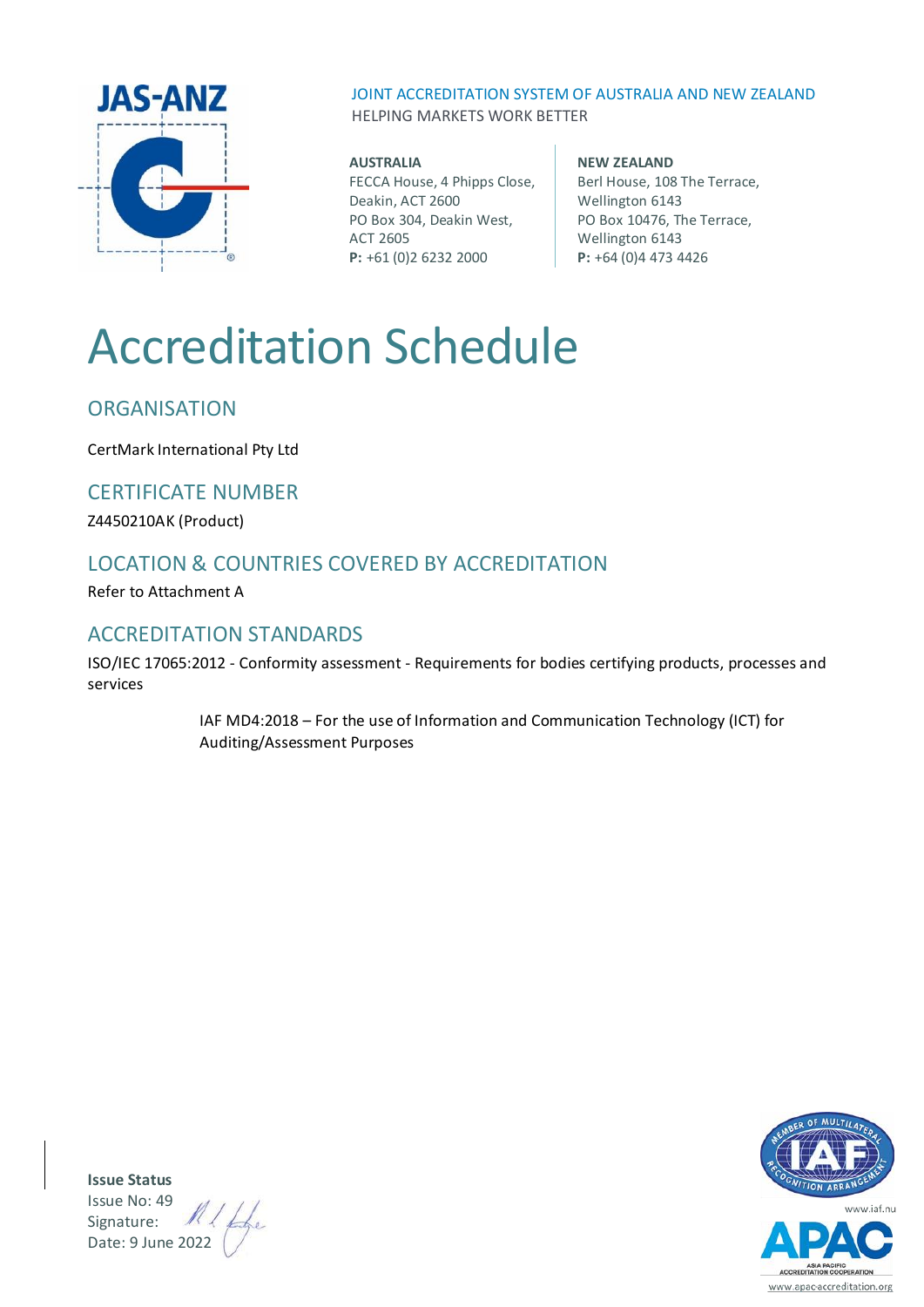# SCOPE OF ACCREDITATION

# PRODUCT CERTIFICATION SCHEMES

1. CodeMark Australia Scheme (CMA)

#### Scheme Requirements

CodeMark Australia Scheme Rules Version 2016.2

#### Product Standards

- Building Code of Australia (BCA) 2016
- Building Code of Australia (BCA) 2016 / Amdt 1
- Building Code of Australia (BCA) 2019
- Building Code of Australia (BCA) 2019/Amdt 1

2. WaterMark Certification Scheme (WMS)

#### Scheme Requirements

Manual for the WaterMark Certification Scheme Version 2016.1

Product Standards

Refer to Attachment B

#### 3. CertMark Product Certification (PCS-CMA)

#### Scheme Requirements

CertMark Australasia Product Certification Scheme Rules, Version 4.0, 18 March 2021

Product Standards

See standards listed in Appendix B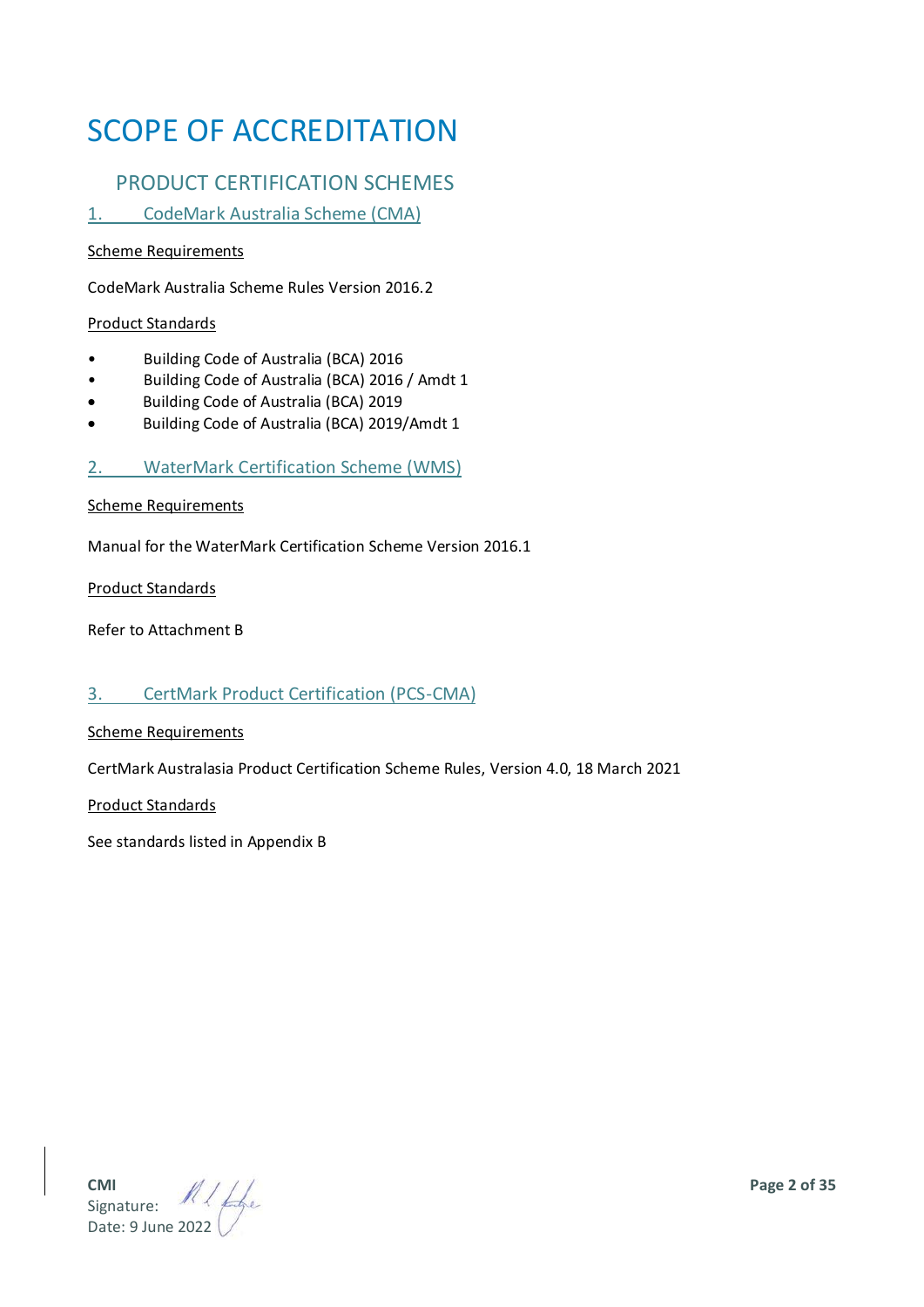# ATTACHMENT A

## CRITICAL LOCATIONS

#### **Head Office**

Unit 1, 134 Alexandra Parade, Alexandra Headland, QLD 4572

### COUNTRIES JAS-ANZ ACCREDITED CERTIFICATES HAVE BEEN ISSUED

Albania, Argentina, Armenia, Australia, Austria, Azerbaijan, Belarus, Belgium, Bosnia and Herzegovina, Bulgaria, Brazil, Cambodia, Canada, Chile, China, Cook Islands, Croatia, Cuba, Cyprus, Czech Republic, Denmark, Estonia, Fiji, Finland, France, French Polynesia, Georgia, Germany, Greece, Guam, Hong Kong, Hungary, Iceland, India, Indonesia, Ireland, Israel, Italy, Japan, Jordan, Kazakhstan, Korea Republic of, Kosovo, Lao Peoples Democratic Republic, Latvia, Lithuania, Luxembourg, Macau, Malaysia, Malta, Mexico, Moldova, Montenegro, Morocco, Nepal, Netherlands, New Caledonia, New Zealand, Niue, Norway, Panama, Papua New Guinea, Peru, Philippines, Poland, Portugal, Qatar, Romania, Samoa, Singapore, Serbia, North Macedonia, Slovakia, Slovenia the Republic of, Solomon Islands, South Africa, Spain, Sri Lanka, Sweden, Switzerland, Taiwan, Thailand, Timor Leste, Tonga, Turkey, United Arab Emirates, United Kingdom, United States of America, Vanuatu, Vietnam

**CMI Page 3 of 35** Signature: Date: 9 June 2022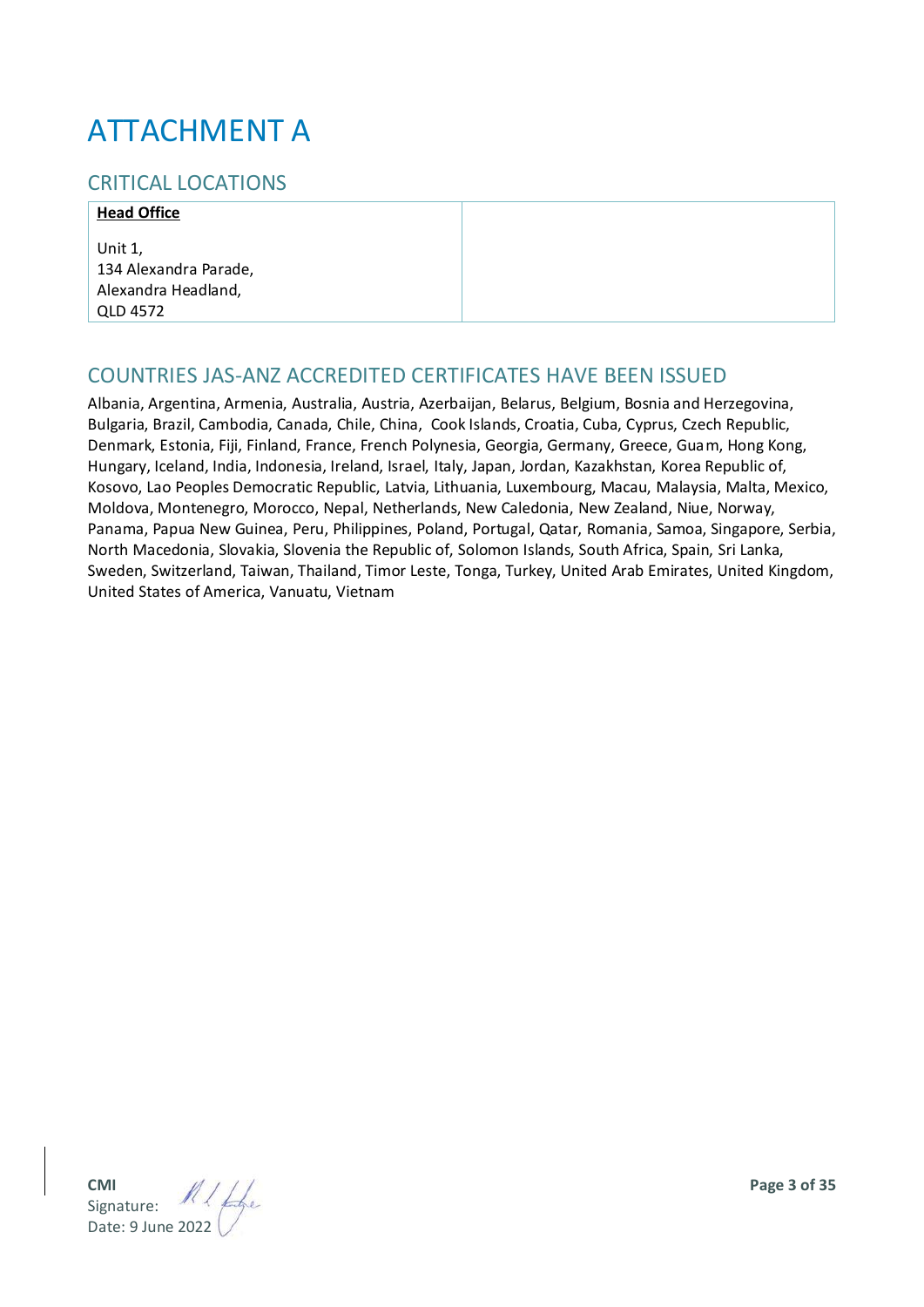# ATTACHMENT B

# PRODUCT STANDARDS

| <b>Certification Standard</b> | <b>Description</b>                                                                                                 | <b>Scheme</b> |
|-------------------------------|--------------------------------------------------------------------------------------------------------------------|---------------|
| AS 1056.1                     | Storage water heaters - General requirements                                                                       | PCS-CMA       |
| AS 1056.2                     | Storage water heaters - Specific requirements for water<br>heaters with single shells                              | PCS-CMA       |
| AS 1056.3                     | Storage water heaters - Specific requirements for water<br>heaters with composite shells                           | PCS-CMA       |
| AS 1172.1:2005                | Water closets (WC) - Pans                                                                                          | <b>WM</b>     |
| AS 1172.2:1999                | Water closet (WC) pans of 6/3 L capacity or proven<br>equivalent - Cisterns                                        | <b>WM</b>     |
| AS 1172.2:2014                | Water closets (WCs) Flushing devices and cistern inlet<br>and outlet valves (by self-declaration)                  | <b>WM</b>     |
| AS 1172.3:2019                | Sanitary plumbing products Personal hygiene fixtures and<br>appliances - Bidets and bidettes (by self-declaration) | <b>WM</b>     |
| AS 1172.5:2019                | Sanitary plumbing products Baths for ablutionary<br>purposes                                                       | PCS-CMA       |
| AS 1223                       | Industrial hand cleaners (petroleum solvent type)                                                                  | PCS-CMA       |
| AS 1316                       | Masonry cement                                                                                                     | PCS-CMA       |
| AS 1353.1                     | Flat synthetic-webbing slings - Product specification                                                              | PCS-CMA       |
| AS 1357.1                     | Valves primarily for use in heated water systems -<br>Protection valves                                            | <b>WM</b>     |
| AS 1357.1:2019                | Valves primarily for use in heated water systems<br>Protection valves (by self-declaration)                        | <b>WM</b>     |
| AS 1357.2                     | Valves primarily for use in heated systems - Part<br>2:Control valves                                              | <b>WM</b>     |
| AS 1357.2-2005                | Valves primarily for use in heated water systems Control<br>valves (by self-declaration)                           | <b>WM</b>     |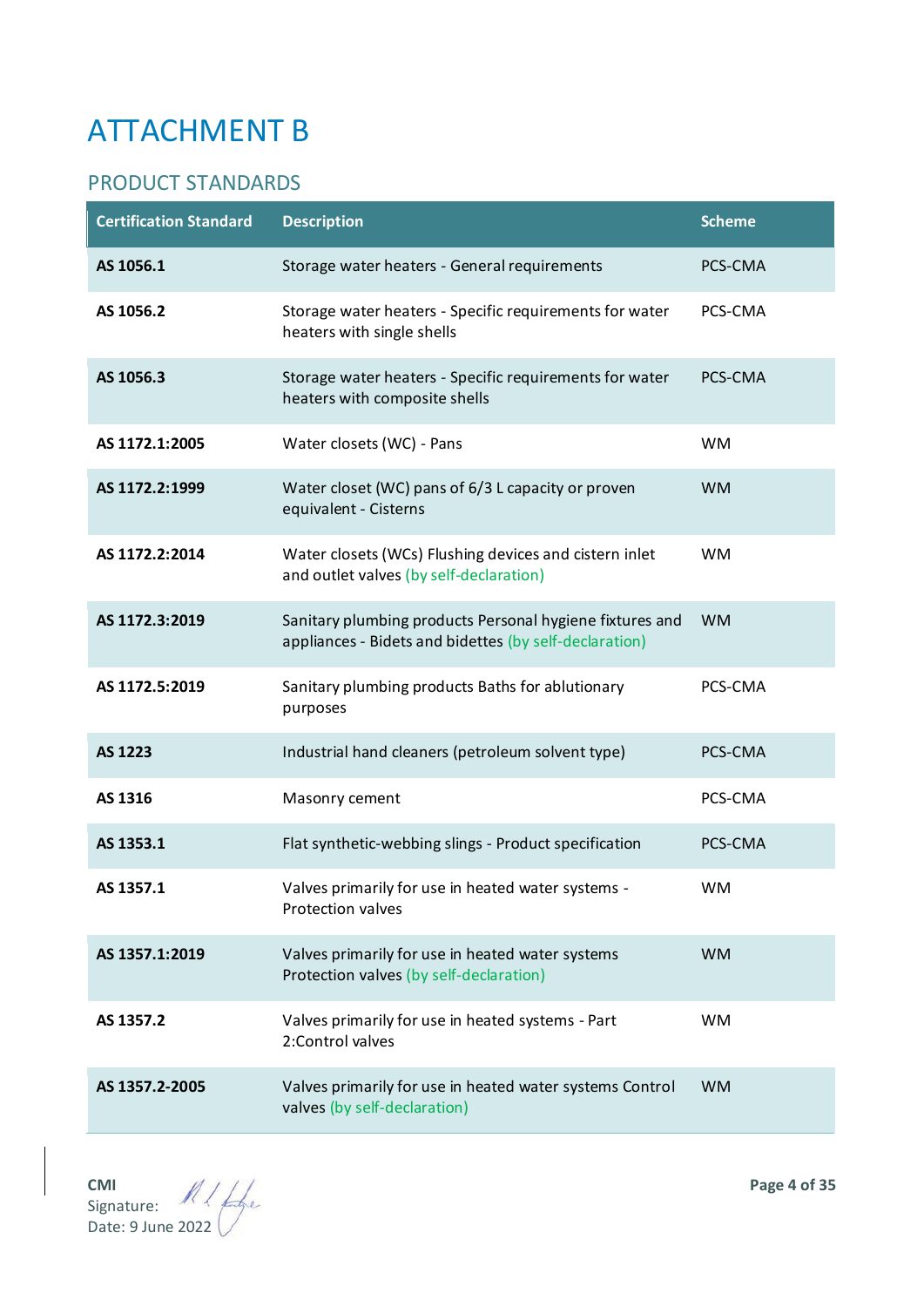| <b>Certification Standard</b> | <b>Description</b>                                                                       | <b>Scheme</b> |
|-------------------------------|------------------------------------------------------------------------------------------|---------------|
| AS 1432                       | Copper tubes for plumbing, gasfitting and drainage<br>applications                       | <b>WM</b>     |
| AS 1432-2004                  | Copper tubes for plumbing, gasfitting and drainage<br>applications (by self-declaration) | <b>WM</b>     |
| AS 1499                       | Personal flotation devices - Type 2                                                      | PCS-CMA       |
| AS 1512                       | Personal flotation devices - Type 1                                                      | PCS-CMA       |
| AS 1577                       | <b>Scaffold Planks</b>                                                                   | PCS-CMA       |
| AS 1579                       | Arc-welded steel pipes and fittings for water and waste-<br>water                        | PCS-CMA       |
| AS 1589:2001                  | Copper and copper alloy waste fittings                                                   | <b>WM</b>     |
| AS 1603.1                     | Automatic fire detection and alarm systems - Heat<br>detectors                           | PCS-CMA       |
| AS 1603.2                     | Automatic fire detection and alarm systems - Point type<br>smoke detectors               | PCS-CMA       |
| AS 1603.3                     | Automatic fire detection and alarm systems - Heat alarms                                 | PCS-CMA       |
| AS 1628                       | Water supply - Metallic gate, globe and non-return valves                                | <b>WM</b>     |
| AS 1628-1999                  | Water supply - Metallic gate, globe and non-return valves<br>(by self-declaration)       | <b>WM</b>     |
| AS 1631                       | Cast grey and ductile iron non-pressure pipes and fittings                               | <b>WM</b>     |
| AS 1631-1994                  | Cast grey and ductile iron non-pressure pipes and fittings<br>(by self-declaration)      | <b>WM</b>     |
| AS 1646:2007                  | Elastomeric seals for waterworks purposes                                                | <b>WM</b>     |
| AS 1672.1                     | Limes and limestones - Limes for building                                                | PCS-CMA       |
| AS 1741                       | Vitrified clay pipes and fittings with flexible joints - Sewer<br>quality                | PCS-CMA       |
| AS 1788.1                     | Abrasive wheels - Design, construction, and safeguarding                                 | PCS-CMA       |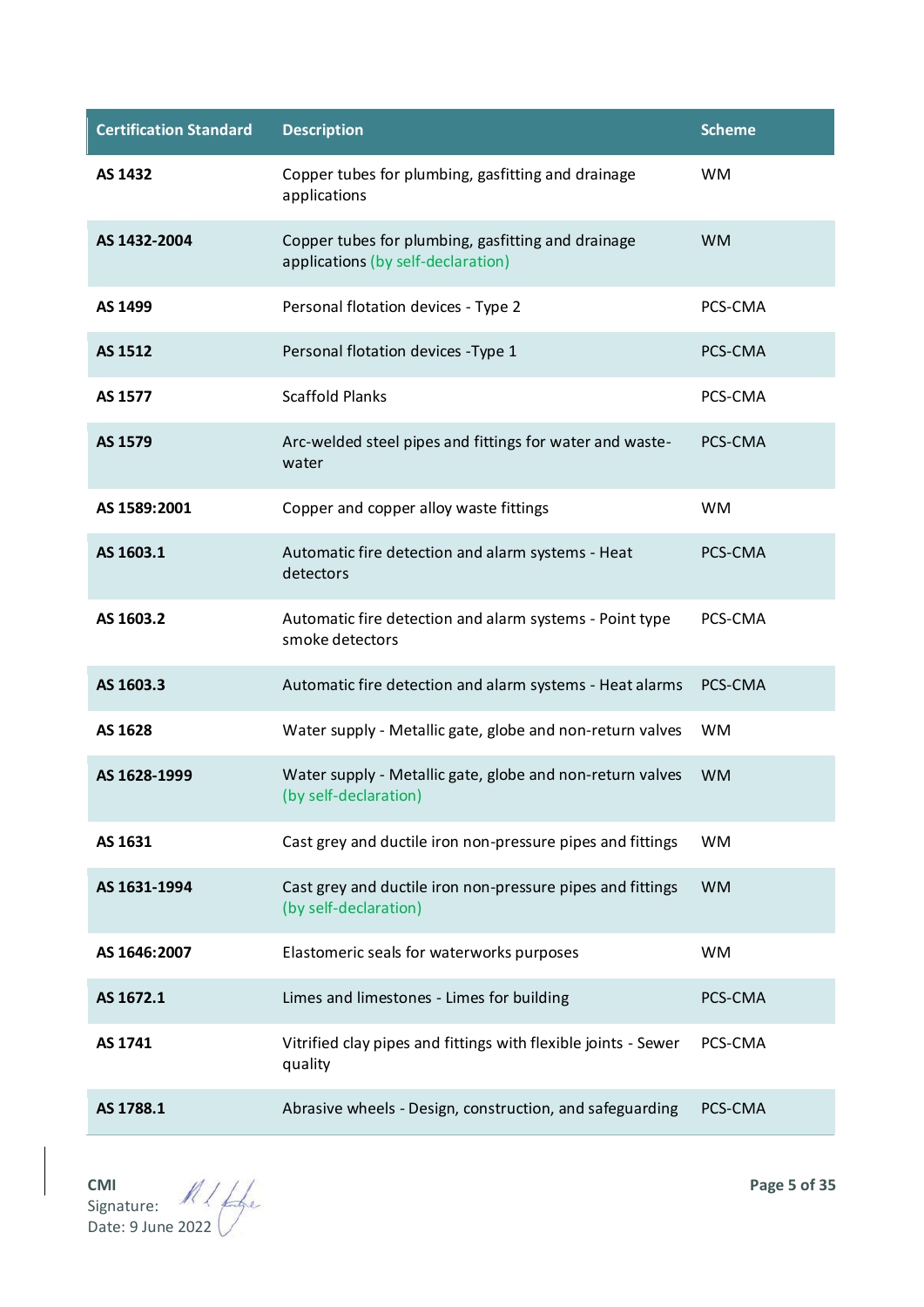| <b>Certification Standard</b> | <b>Description</b>                                                                                                                  | <b>Scheme</b> |
|-------------------------------|-------------------------------------------------------------------------------------------------------------------------------------|---------------|
| AS 1851                       | Maintenance of fire protection systems and equipment                                                                                | PCS-CMA       |
| AS 1891.3:2020                | Personal equipment for work at height Manufacturing<br>requirements for fall-arrest devices (by self-declaration)                   | PCS-CMA       |
| AS 1891.5:2020                | Personal equipment for work at height Manufacturing<br>requirements for lanyard assemblies and pole straps (by<br>self-declaration) | PCS-CMA       |
| AS 1910                       | Water supply - Float control valves for use in hot and cold<br>water                                                                | <b>WM</b>     |
| AS 1910-2004                  | Water supply - Float control valves for use in hot and cold<br>water (by self-declaration)                                          | <b>WM</b>     |
| AS 2047                       | Windows in buildings - Selection and installation                                                                                   | PCS-CMA       |
| AS 2047:2014                  | Window and external glazed doors in buildings                                                                                       | PCS-CMA       |
| AS 2049                       | <b>Roof Tiles</b>                                                                                                                   | PCS-CMA       |
| AS 2161.6                     | Occupational protective gloves - Protective gloves for<br>firefighters - Laboratory test methods and performance<br>requirements    | PCS-CMA       |
| AS 2182                       | Sterilizers - Steam - Benchtop                                                                                                      | PCS-CMA       |
| AS 2210.2:2019                | Personal protective equipment Test methods for<br>footwear (by self-declaration)                                                    | PCS-CMA       |
| AS 2210.3:2019                | Personal protective equipment Safety footwear (by self-<br>declaration)                                                             | PCS-CMA       |
| AS 2210.5:2019                | Personal protective equipment Occupational footwear<br>(by self-declaration)                                                        | PCS-CMA       |
| AS 2260                       | Personal flotation devices - Type 3                                                                                                 | PCS-CMA       |
| AS 2345                       | Dezincification resistance of copper alloys                                                                                         | PCS-CMA       |
| AS 2419.2:2009                | Fire hydrant installations - Part 2: Fire hydrant valves                                                                            | <b>WM</b>     |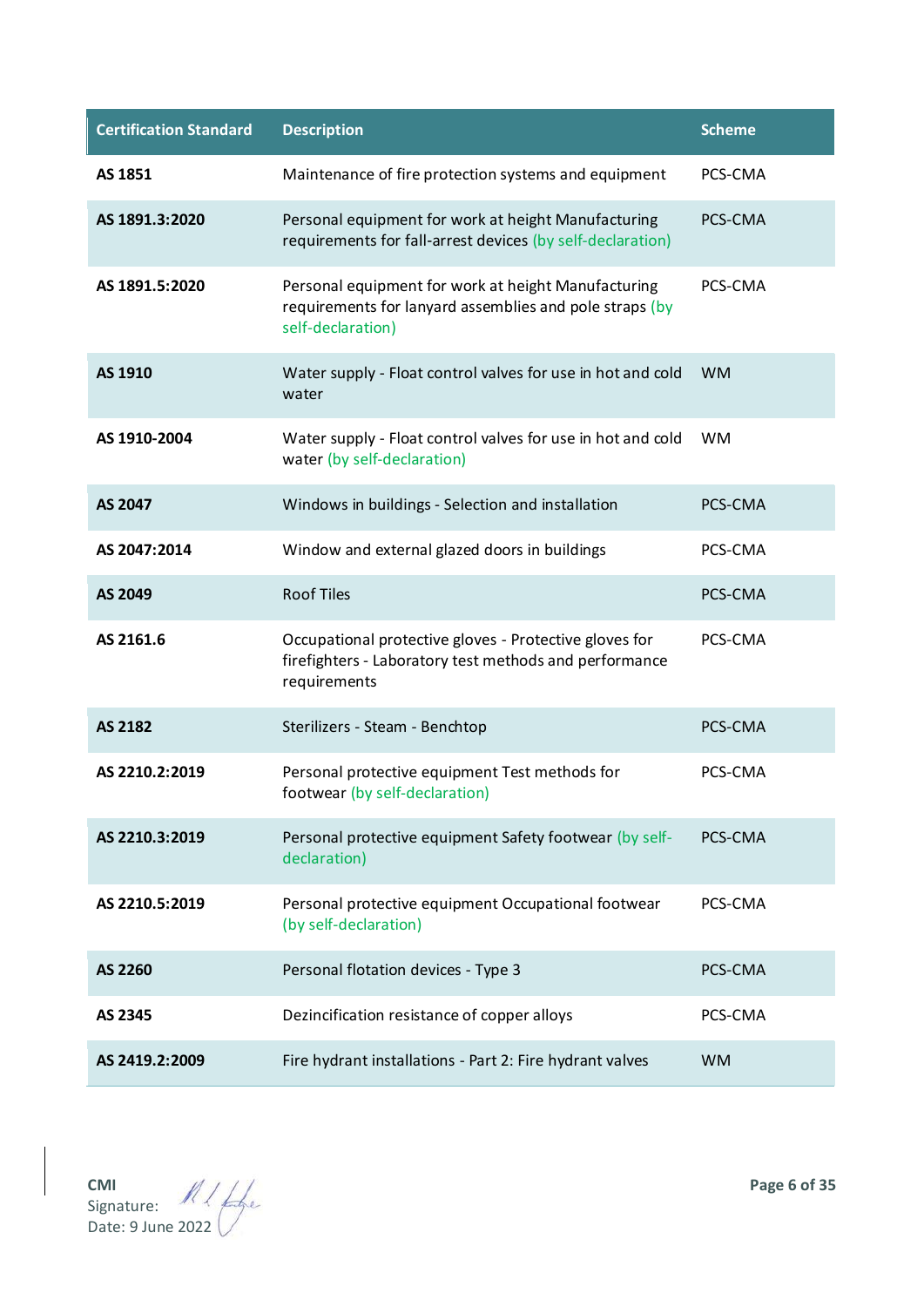| <b>Certification Standard</b> | <b>Description</b>                                                                                                        | <b>Scheme</b> |
|-------------------------------|---------------------------------------------------------------------------------------------------------------------------|---------------|
| AS 2419.3:2012                | Fire hydrant installations - Part 3: Fire brigade booster<br>connections                                                  | <b>WM</b>     |
| AS 2492-2007                  | Cross-linked polyethylene (PE-X) pipes for pressure<br>applications (by self-declaration)                                 | <b>WM</b>     |
| AS 2537                       | Mechanical jointing fittings for use with crosslinked<br>polyethylene (XLPE) pipes for hot and cold water<br>applications | <b>WM</b>     |
| AS 2538:2016                  | Vehicle support stands                                                                                                    | PCS-CMA       |
| AS 2638.1                     | Gate valves for waterworks purposes - Part 1: Metal<br>seated                                                             | <b>WM</b>     |
| AS 2638.2                     | Gate valves for waterworks purposes - Part 1: Resilient<br>seated                                                         | <b>WM</b>     |
| AS 2792                       | Fire hose - Delivery layflat                                                                                              | PCS-CMA       |
| AS 2887                       | Plastic waste fittings                                                                                                    | <b>WM</b>     |
| AS 2887-1993                  | Plastic waste fittings (by self-declaration)                                                                              | <b>WM</b>     |
| AS 3494                       | <b>Bidettes and bidets</b>                                                                                                | <b>WM</b>     |
| AS 3495                       | Authorization requirements for plumbing products -<br>Stainless steel non-pressure pipes and fittings                     | <b>WM</b>     |
| AS 3495-1997                  | Stainless steel non-pressure pipes and fittings (by self-<br>declaration)                                                 | <b>WM</b>     |
| AS 3496                       | Metal-bodied and plastic-bodied taps                                                                                      | PCS-CMA       |
| AS 3497:2021                  | Drinking water treatment systems - Design and<br>performance requirements                                                 | PCS-CMA, WM   |
| AS 3498                       | Authorization requirements for plumbing products -<br>Water heaters and hot-water storage tanks                           | PCS-CMA, WM   |
| AS 3498:2020                  | Authorization requirements for plumbing products -<br>Water heaters and hot-water storage tanks                           | PCS-CMA, WM   |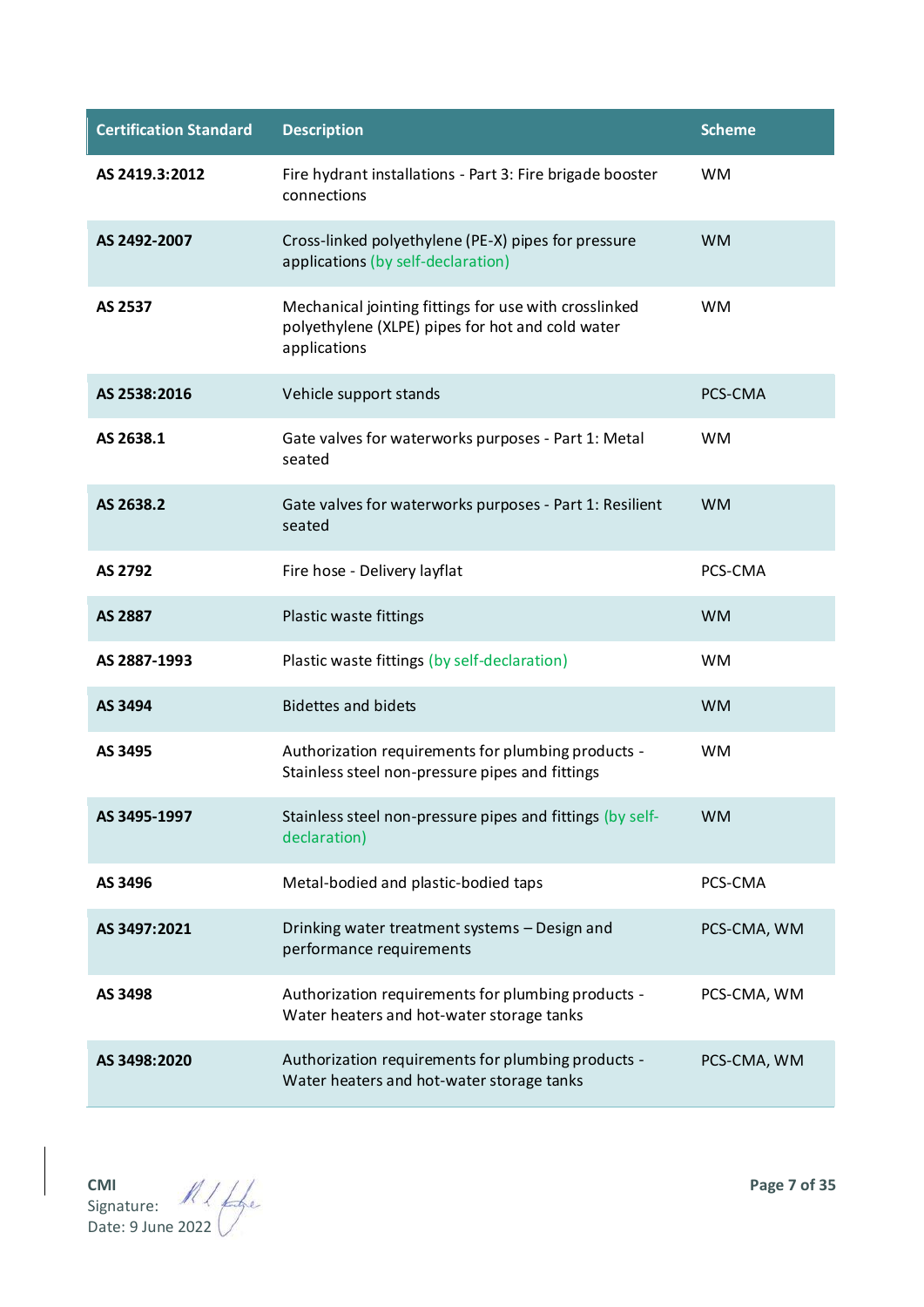| <b>Certification Standard</b> | <b>Description</b>                                                                                                                                                                               | <b>Scheme</b> |
|-------------------------------|--------------------------------------------------------------------------------------------------------------------------------------------------------------------------------------------------|---------------|
| AS 3517                       | Capillary fittings of copper and copper alloy for non-<br>pressure sanitary plumbing applications                                                                                                | <b>WM</b>     |
| AS 3517-2007                  | Capillary fittings of copper and copper alloy for non-<br>pressure sanitary plumbing applications (by self-<br>declaration)                                                                      | <b>WM</b>     |
| AS 3565.1                     | Meters for cold and heated drinking and non-drinking<br>water supplies - Technical requirements                                                                                                  | <b>WM</b>     |
| AS 3565.2                     | Meters for water supply - Combination meters                                                                                                                                                     | <b>WM</b>     |
| AS 3565.3                     | Meters for water supply - Water meters with integral<br>dual check valves                                                                                                                        | <b>WM</b>     |
| AS 3565.5                     | Meters for water supply - Water meters with two integral<br>single check valves                                                                                                                  | <b>WM</b>     |
| AS 3571                       | Glass filament reinforced thermosetting plastics (GRP)<br>pipes - Polyester based - Water supply, sewerage and<br>drainage applications                                                          | <b>WM</b>     |
| AS 3571.1-2009                | Plastics piping systems - Glass reinforced thermoplastics<br>(GRP) systems based on unsaturated polyester (UP) resin<br>Pressure and non-pressure drainage and sewerage (by<br>self-declaration) | <b>WM</b>     |
| AS 3571.2-2009                | Plastics piping systems - Glass reinforced thermoplastics<br>(GRP) systems based on unsaturated polyester (UP) resin<br>Pressure and non-pressure water supply (by self-<br>declaration)         | <b>WM</b>     |
| AS 3582.1                     | Supplementary cementitious materials for use with<br>portland and blended cement - Fly ash                                                                                                       | PCS-CMA       |
| AS 3582.2                     | Supplementary cementitious materials for use with<br>portland and blended cement - Slag - Ground granulated<br>iron blast-furnace                                                                | PCS-CMA       |
| AS 3648                       | Specification and methods of test for packaged concrete<br>mixes                                                                                                                                 | PCS-CMA       |
| AS 3660.1                     | Termite management - New building work                                                                                                                                                           | PCS-CMA       |

**CMI Page 8 of 35** Signature: Date: 9 June 2022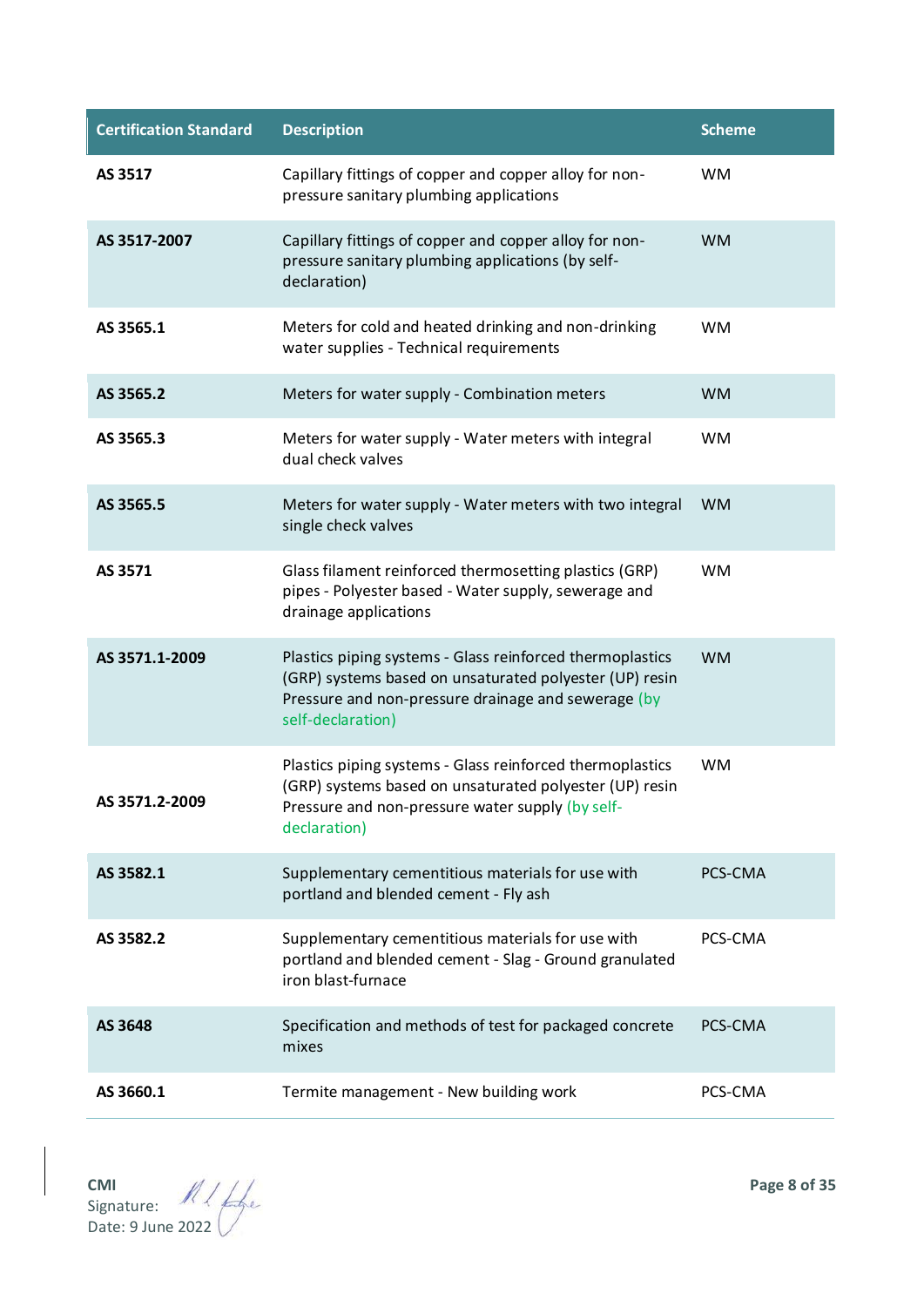| <b>Certification Standard</b> | <b>Description</b>                                                                                                                                                                   | <b>Scheme</b> |
|-------------------------------|--------------------------------------------------------------------------------------------------------------------------------------------------------------------------------------|---------------|
| AS 3660.1:2014                | Termite management - New building work                                                                                                                                               | PCS-CMA       |
| AS 3688:2005                  | Water supply - Metallic fittings and end connectors                                                                                                                                  | <b>WM</b>     |
| AS 3688:2016                  | Water supply and gas systems - Metallic fittings and end<br>connectors (by self-declaration)                                                                                         | <b>WM</b>     |
| AS 3691                       | Solvent cement and priming (cleaning) fluids for use with<br>ABS pipes and fittings                                                                                                  | <b>WM</b>     |
| AS 3715                       | Metal finishing - Thermoset powder coating for<br>architectural applications of aluminium and aluminium<br>alloys                                                                    | PCS-CMA       |
| AS 3718:2021                  | Water supply - Tapware                                                                                                                                                               | PCS-CMA, WM   |
| AS 3786:2014                  | Smoke alarms using scattered light, transmitted light or<br>ionization                                                                                                               | PCS-CMA       |
| AS 3795                       | Copper alloy tubes for plumbing and drainage<br>applications                                                                                                                         | PCS-CMA, WM   |
| AS 3952                       | Water supply - Spring hydrant valve for waterworks<br>purposes                                                                                                                       | <b>WM</b>     |
| AS 3952-2002                  | Water supply - Spring hydrant valve for waterworks<br>purposes (by self-declaration)                                                                                                 | <b>WM</b>     |
| AS 3972                       | Portland and blended cements                                                                                                                                                         | PCS-CMA       |
| AS 3996                       | Access covers and grates                                                                                                                                                             | <b>WM</b>     |
| AS 4032.1                     | Water supply - Valves for the control of heated water<br>supply temperatures - Part 1: Thermostatic mixing valves<br>- Materials design and performance requirements                 | <b>WM</b>     |
| AS 4032.1-2005                | Water supply - Valves for the control of heated water<br>supply temperatures Thermostatic mixing valves -<br>Materials design and performance requirements (by self-<br>declaration) | <b>WM</b>     |
| AS 4032.2                     | Water supply - Valves for the control of heated water<br>supply temperatures - Part 2: Tempering valves and end-<br>of-line temperature-actuated devices                             | <b>WM</b>     |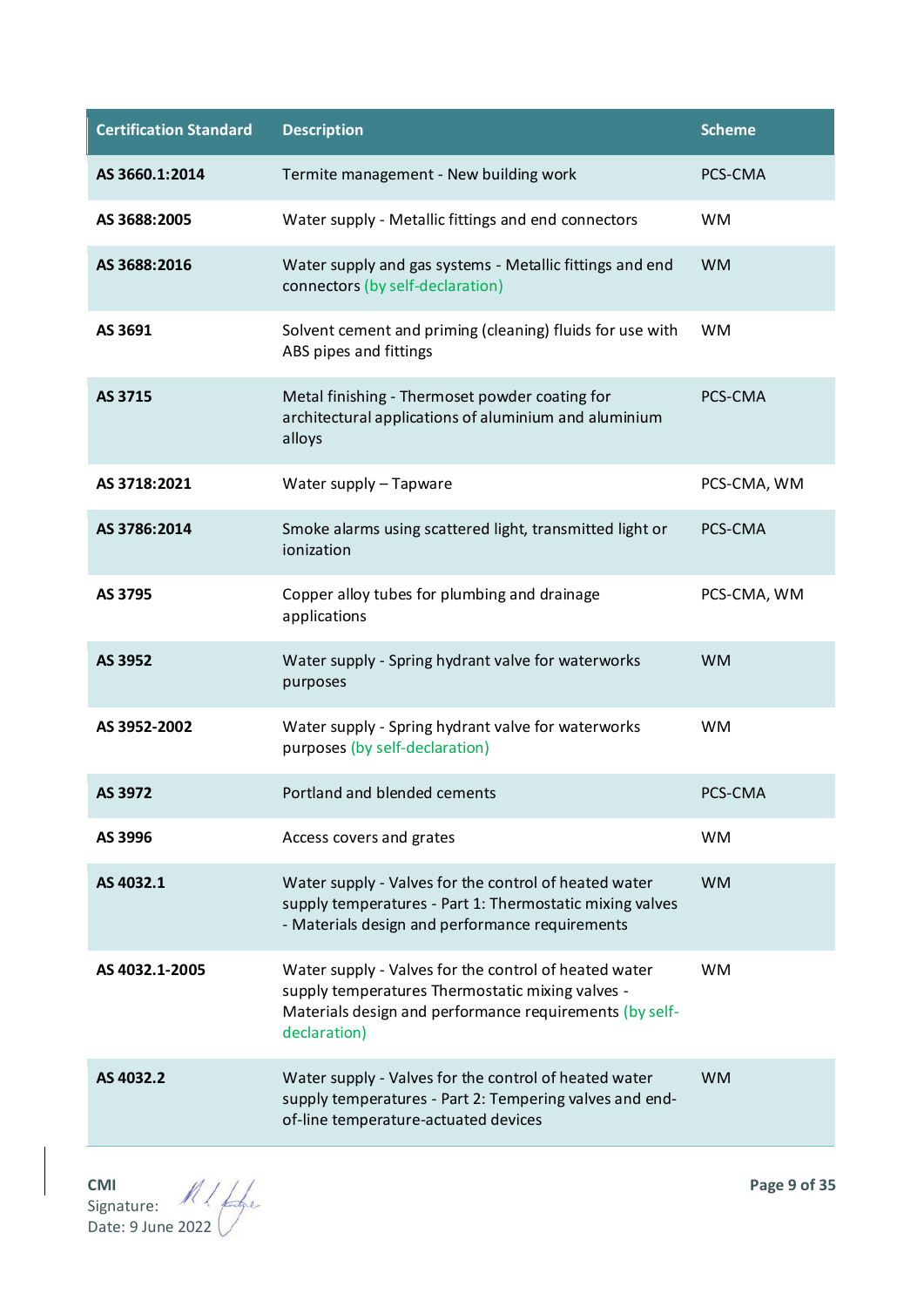| <b>Certification Standard</b> | <b>Description</b>                                                                                                                                                                             | <b>Scheme</b> |
|-------------------------------|------------------------------------------------------------------------------------------------------------------------------------------------------------------------------------------------|---------------|
| AS 4032.2-2005                | Water supply - Valves for the control of hot water supply<br>temperatures Tempering valves and end-of-line<br>temperature-actuated devices (by self-declaration)                               | <b>WM</b>     |
| AS 4032.4:2014                | Water supply - Valves for the control of heated water<br>supply temperatures Thermostatically controlled taps for<br>the control of heated water supply temperatures (by self-<br>declaration) | <b>WM</b>     |
| AS 4040                       | Methods of Testing Sheet Roof and Wall Cladding,<br>Method 3: Resistance to Wind Pressures for Cyclone<br>Regions                                                                              | PCS-CMA       |
| AS 4055                       | Wind loads for housing                                                                                                                                                                         | PCS-CMA       |
| AS 4067:2012                  | Protective helmets for structural firefighting (by self-<br>declaration)                                                                                                                       | PCS-CMA       |
| AS 4139                       | Fibre-reinforced concrete pipes and fittings                                                                                                                                                   | <b>WM</b>     |
| AS 4176.1                     | Multilayer pipes for pressure applications - Multilayer<br>piping systems for hot and cold plumbing applications -<br>General (ISO 21003-1:2008 MOD)                                           | PCS-CMA, WM   |
| AS 4176.2                     | Multilayer pipes for pressure applications - Multilayer<br>piping systems for hot and cold plumbing applications -<br>Pipes (ISO 21003-2:2008 MOD)                                             | PCS-CMA, WM   |
| AS 4176.3                     | Multilayer pipes for pressure applications - Multilayer<br>piping systems for hot and cold plumbing applications -<br>Fittings (ISO 21003-3:2008 MOD)                                          | PCS-CMA, WM   |
| AS 4176.3-2010                | Multilayer pipes for pressure applications Multilayer<br>piping systems for hot and cold water plumbing<br>applications - Fittings (by self-declaration)                                       | <b>WM</b>     |
| AS 4176:1994                  | Polyethylene / aluminium and cross-linked polyethylene /<br>aluminium macro composite pipe systems for pressure<br>applications                                                                | <b>WM</b>     |
| AS 4181:1999                  | Stainless steel clamps for waterworks purposes                                                                                                                                                 | <b>WM</b>     |
| AS 4181-2013                  | Repair and off-take clamps for water industry purposes<br>(by self-declaration)                                                                                                                | <b>WM</b>     |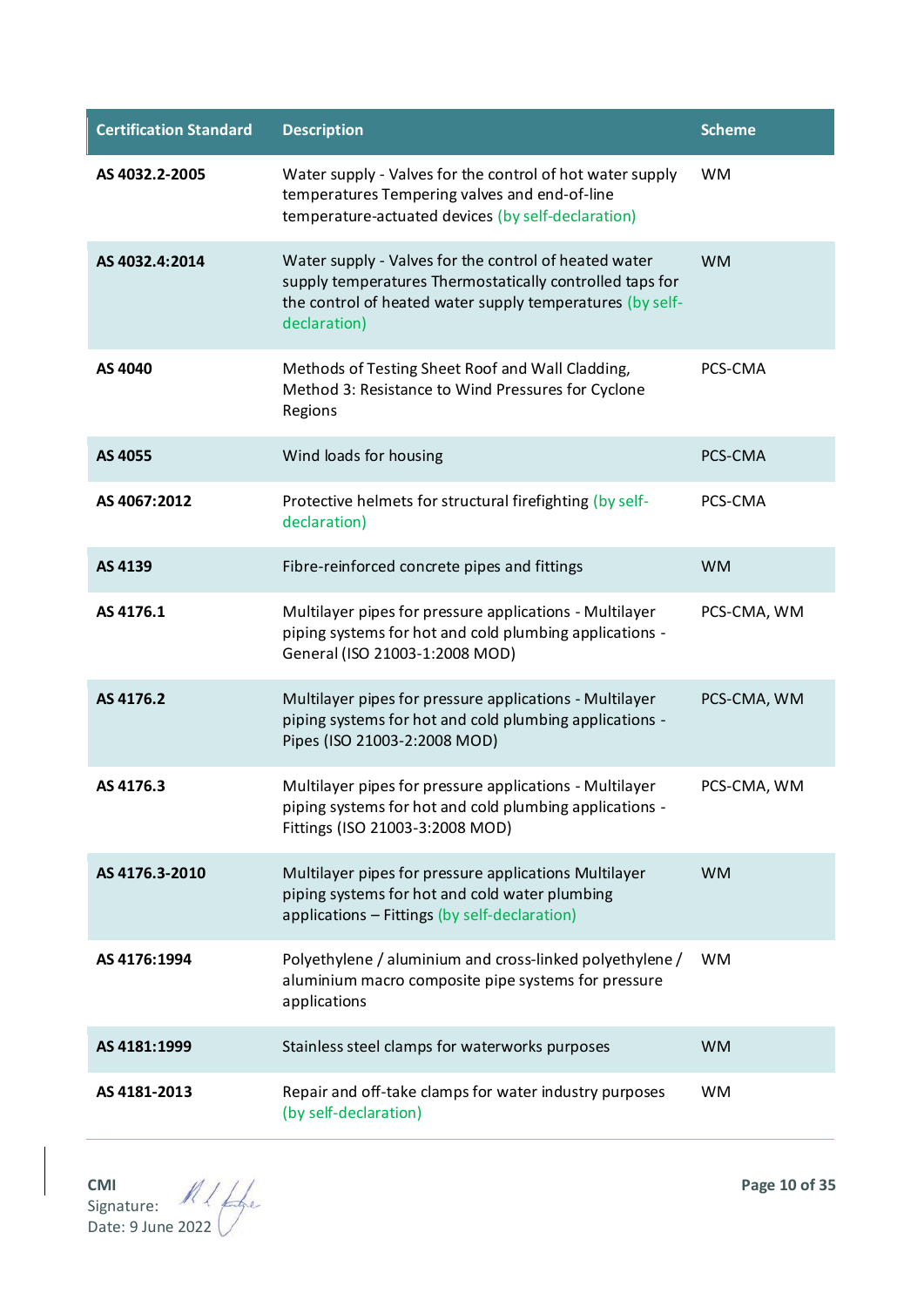**Certification Standard <b>Description Scheme Scheme Scheme Scheme** 

| AS 4256.1      | Plastic roof and wall cladding materials - General<br>requirements                                                                                 | PCS-CMA |
|----------------|----------------------------------------------------------------------------------------------------------------------------------------------------|---------|
| AS 4256.2      | Plastic roof and wall cladding materials - Unplasticized<br>polyvinyl chloride (uPVC) building sheets                                              | PCS-CMA |
| AS 4256.3      | Plastic roof and wall cladding materials - Glass fibre<br>reinforced polyester (GRP)                                                               | PCS-CMA |
| AS 4256.4      | Plastic roof and wall cladding materials - Unplasticized<br>polyvinyl chloride (uPVC) wall cladding boards                                         | PCS-CMA |
| AS 4256.5      | Plastic roof and wall cladding materials - Polycarbonate                                                                                           | PCS-CMA |
| AS 4265-1995   | Wheeled fire extinguishers                                                                                                                         | PCS-CMA |
| AS 4265-1995   | Wheeled fire extinguishers (by self-declaration)                                                                                                   | PCS-CMA |
| AS 4381:2015   | Single-use face masks for use in health care (by self-<br>declaration)                                                                             |         |
| AS 4428.3-2010 | Fire detection, warning, control and intercom systems -<br>Control and indicating equipment Fire brigade panel                                     | PCS-CMA |
| AS 4428.3:2020 | Fire detection, warning, control and intercom systems -<br>Control and indicating equipment Fire brigade panel                                     | PCS-CMA |
| AS 4428.4-2004 | Fire detection, warning, control and intercom systems -<br>Control and indicating equipment Intercommunication<br>systems for emergency purposes   | PCS-CMA |
| AS 4428.4:2016 | Fire detection, warning, control and intercom systems -<br>Control and indicating equipment Emergency intercom<br>control and indicating equipment | PCS-CMA |
| AS 4428.5-1998 | Fire detection, warning, control and intercom systems -<br>Control and indicating equipment Power supply units (by<br>self-declaration)            | PCS-CMA |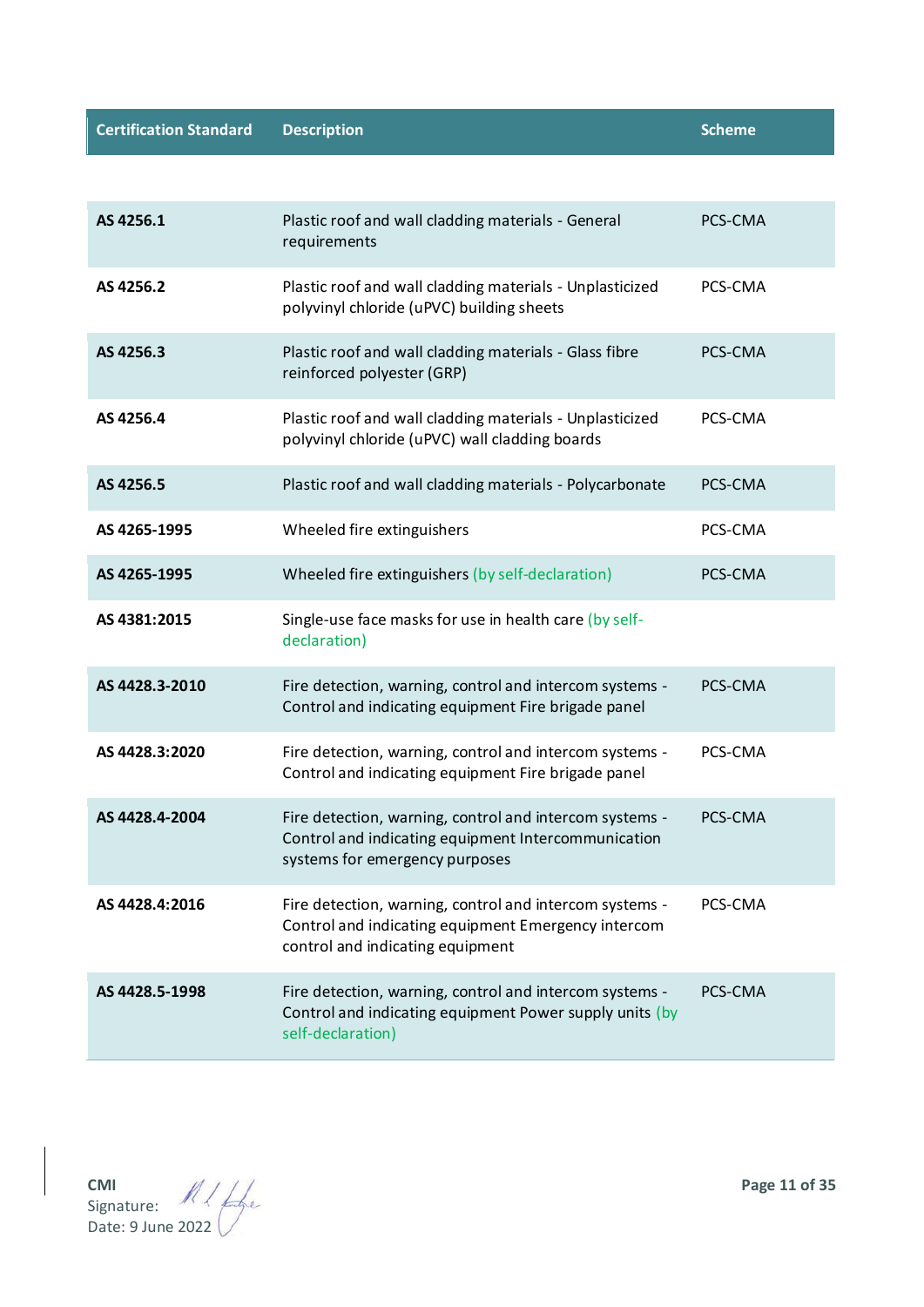| <b>Certification Standard</b> | <b>Description</b>                                                                                                                                          | <b>Scheme</b> |
|-------------------------------|-------------------------------------------------------------------------------------------------------------------------------------------------------------|---------------|
| AS 4428.6:2018                | Fire detection, warning, control and intercom systems -<br>Control and indicating equipment Alarm signalling<br>equipment                                   | PCS-CMA       |
| AS 4428.7-1999                | Fire detection, warning, control and intercom systems -<br>Control and indicating equipment - Air-handling fire<br>mode control panel (by self-declaration) | PCS-CMA       |
| AS 4428.9-2006                | Fire detection, warning, control and intercom systems -<br>Control and indicating equipment - Requirements for<br>wire-free alarm zone circuits             | PCS-CMA       |
| AS 4428.16:2015               | Fire detection and alarm systems Emergency warning<br>control and indicating equipment                                                                      | PCS-CMA       |
| AS 4428.16:2020               | Fire detection, warning, control and intercom systems -<br>Control and indicating equipment Emergency warning<br>control and indicating equipment           | PCS-CMA       |
| AS 4654.1                     | Waterproofing membranes for external above-ground<br>use Materials                                                                                          | PCS-CMA       |
| AS 4662                       | Ceramic tiles - Definitions, classification, characteristics<br>and marking                                                                                 | PCS-CMA       |
| AS 4666:2012                  | Insulating glass units                                                                                                                                      | PCS-CMA       |
| AS 4758.1                     | Personal flotation devices - General requirements                                                                                                           | PCS-CMA       |
| AS 4758.1:2022                | Lifejackets General requirements (by self-declaration)                                                                                                      | PCS-CMA       |
| AS 4758.2:2022                | Lifejackets Materials and components - Requirements<br>and test methods (by self-declaration)                                                               | PCS-CMA       |
| AS 4758.3:2022                | Lifejackets Test methods (by self-declaration)                                                                                                              | PCS-CMA       |
| AS 4793:2020                  | Mechanical tapping bands for waterworks purposes (by<br>self-declaration)                                                                                   | <b>WM</b>     |
| AS 4794:2001                  | Non-return valves-Swing check and tilting disc                                                                                                              | <b>WM</b>     |
| AS 4795                       | Butterfly valves for waterworks purposes                                                                                                                    | PCS-CMA       |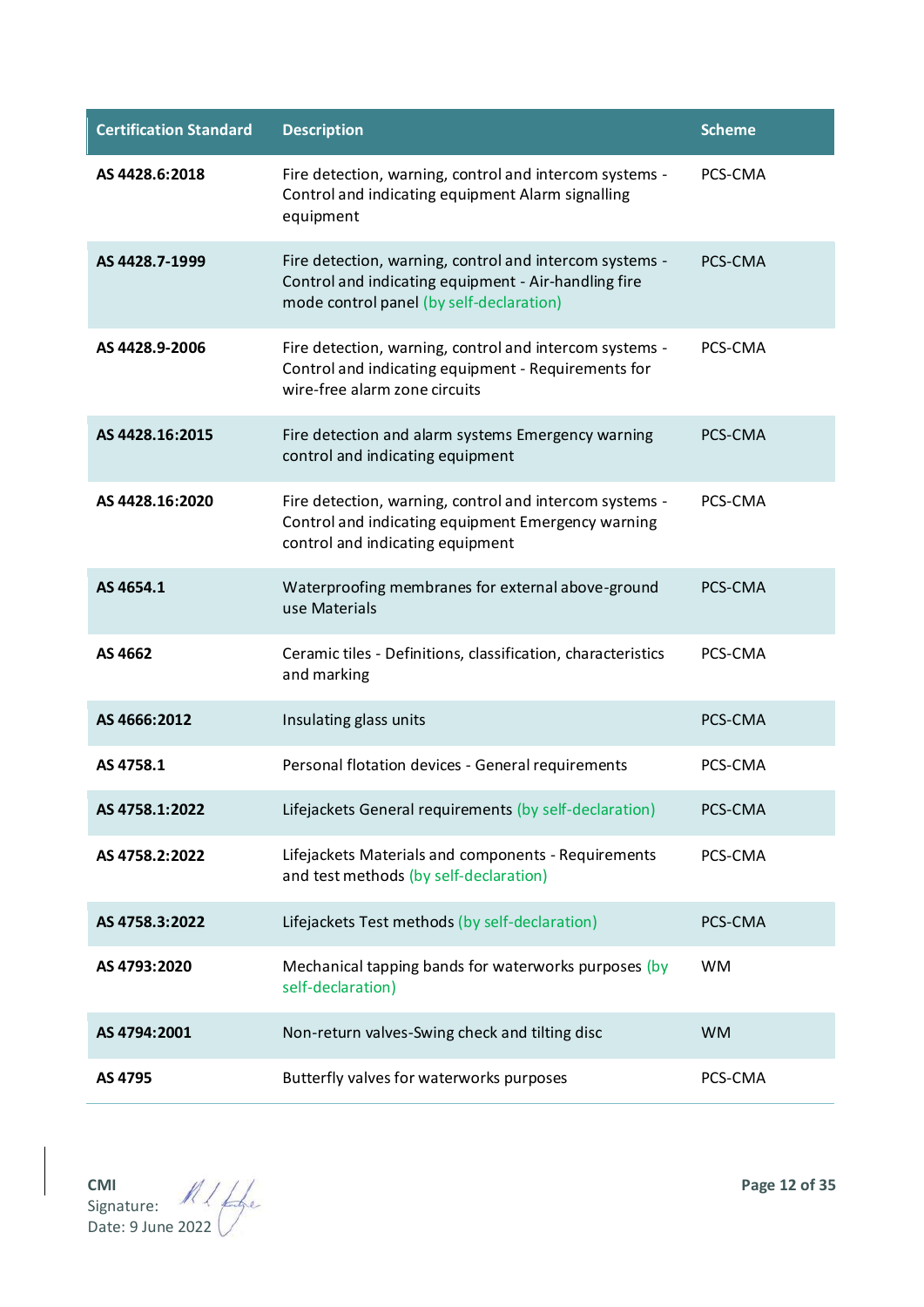| <b>Certification Standard</b> | <b>Description</b>                                                                                                                                     | <b>Scheme</b> |
|-------------------------------|--------------------------------------------------------------------------------------------------------------------------------------------------------|---------------|
| AS 4795.1-2011                | Butterfly valves for waterworks purposes Wafer and<br>lugged (by self-declaration)                                                                     | <b>WM</b>     |
| AS 4795.2-2011                | Butterfly valves for waterworks purposes Double flanged<br>(by self-declaration)                                                                       | <b>WM</b>     |
| AS 4796:2001                  | Water supply-Metal-bodied and plastic-bodied ball valves<br>for property service connection                                                            | WM, PCS-CMA   |
| AS 4796:2016                  | Water supply - Metal-bodied and plastic-bodied ball<br>valves for property service connection (by self-<br>declaration)                                | <b>WM</b>     |
| AS 5039                       | Security screen doors and security window grilles                                                                                                      | WM, PCS-CMA   |
| AS 5041                       | Methods of test - Security screen doors and window<br>grilles                                                                                          | PCS-CMA       |
| AS 5062                       | Fire protection for mobile and transportable equipment                                                                                                 | PCS-CMA       |
| AS 5081-2008                  | Hydraulically operated automatic control valves for<br>waterworks purposes (by self-declaration)                                                       | <b>WM</b>     |
| AS 5082.1-2007                | Polybutylene (PB) plumbing pipe systems - Metric series<br>Metric polybutylene (PB) pipes for hot and cold water<br>applications (by self-declaration) | <b>WM</b>     |
| AS 5082.2-2007                | Polybutylene (PB) plumbing pipe systems - Metric series<br>Mechanical and fusion jointing systems (by self-<br>declaration)                            | <b>WM</b>     |
| AS 5200.053-2008              | Plumbing and drainage products Stainless steel pipes and<br>tubes for pressure applications (by self-declaration)                                      | <b>WM</b>     |
| AS 5200.458-2008              | Plumbing and drainage products Universal plastic-bodied<br>transition couplings (by self-declaration)                                                  | <b>WM</b>     |
| AS 5414:2012                  | Bushfire water spray systems                                                                                                                           | PCS-CMA       |
| AS 5830.1-2012                | In-line ball valves for use in plumbing water supply<br>systems Metal-bodied (by self-declaration)                                                     | <b>WM</b>     |
| AS 6401                       | Knife gate valves for waterworks purposes                                                                                                              | PCS-CMA       |

**CMI Page 13 of 35** Signature: Date: 9 June 2022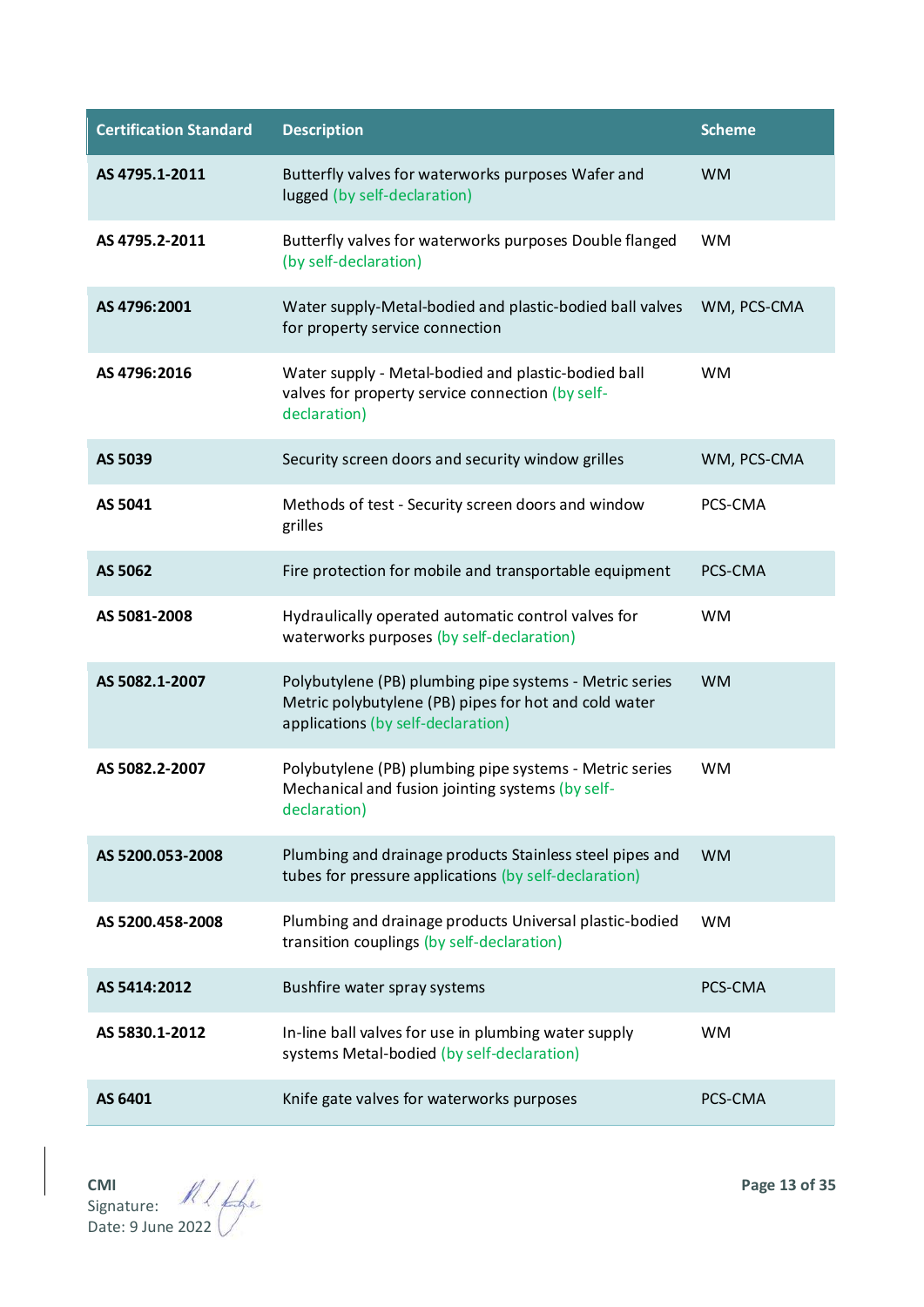| <b>Certification Standard</b> | <b>Description</b>                                                                                         | <b>Scheme</b> |
|-------------------------------|------------------------------------------------------------------------------------------------------------|---------------|
| AS 6669                       | Plywood Formwork                                                                                           | PCS-CMA       |
| AS 6669:2016                  | Plywood Formwork                                                                                           | PCS-CMA       |
| AS 7240.1                     | Fire detection and alarm systems - General and<br>definitions                                              | PCS-CMA       |
| AS 7240.1-2007                | Fire detection and alarm systems - General and<br>definitions                                              | PCS CMA       |
| AS 7240.10                    | Fire detection and alarm systems - Point-type flame<br>detectors                                           | PCS-CMA       |
| AS 7240.11                    | Fire detection and alarm systems - Manual call points<br>(ISO 7240-11:2005, MOD)                           | PCS-CMA       |
| AS 7240.12                    | Fire detection and alarm systems - Line type smoke<br>detectors using a transmitted optical beam           | PCS-CMA       |
| AS 7240.13                    | Fire detection and alarm systems - Compatibility<br>assessment of system components                        | PCS-CMA       |
| AS 7240.13:2021               | Fire detection and alarm systems Compatibility<br>assessment of system components (by self-declaration)    | PCS-CMA       |
| AS 7240.15                    | Fire detection and alarm systems - Multisensor fire<br>detectors (ISO7240-15:2004, MOD)                    | PCS-CMA       |
| AS 7240.2                     | Fire detection and alarm systems - Control and indicating<br>equipment (ISO 7240-2:2003, MOD)              | PCS-CMA       |
| AS 7240.2-2004                | Fire detection and alarm systems - Control and indicating<br>equipment (ISO 7240-2:2003, MOD)              | PCS-CMA       |
| AS 7240.2:2018                | Fire Detection and Alarm Systems Fire detection control<br>and indicating equipment (ISO 7240-2:2017, MOD) | PCS-CMA       |
| AS 7240.22                    | Fire detection and alarm systems - Smoke-detection<br>equipment for ducts (ISO 7240-22:2007, MOD)          | PCS-CMA       |
| AS 7240.4                     | Fire detection and alarm systems - Power supply<br>equipment (ISO 7240-4:2003, MOD)                        | PCS-CMA       |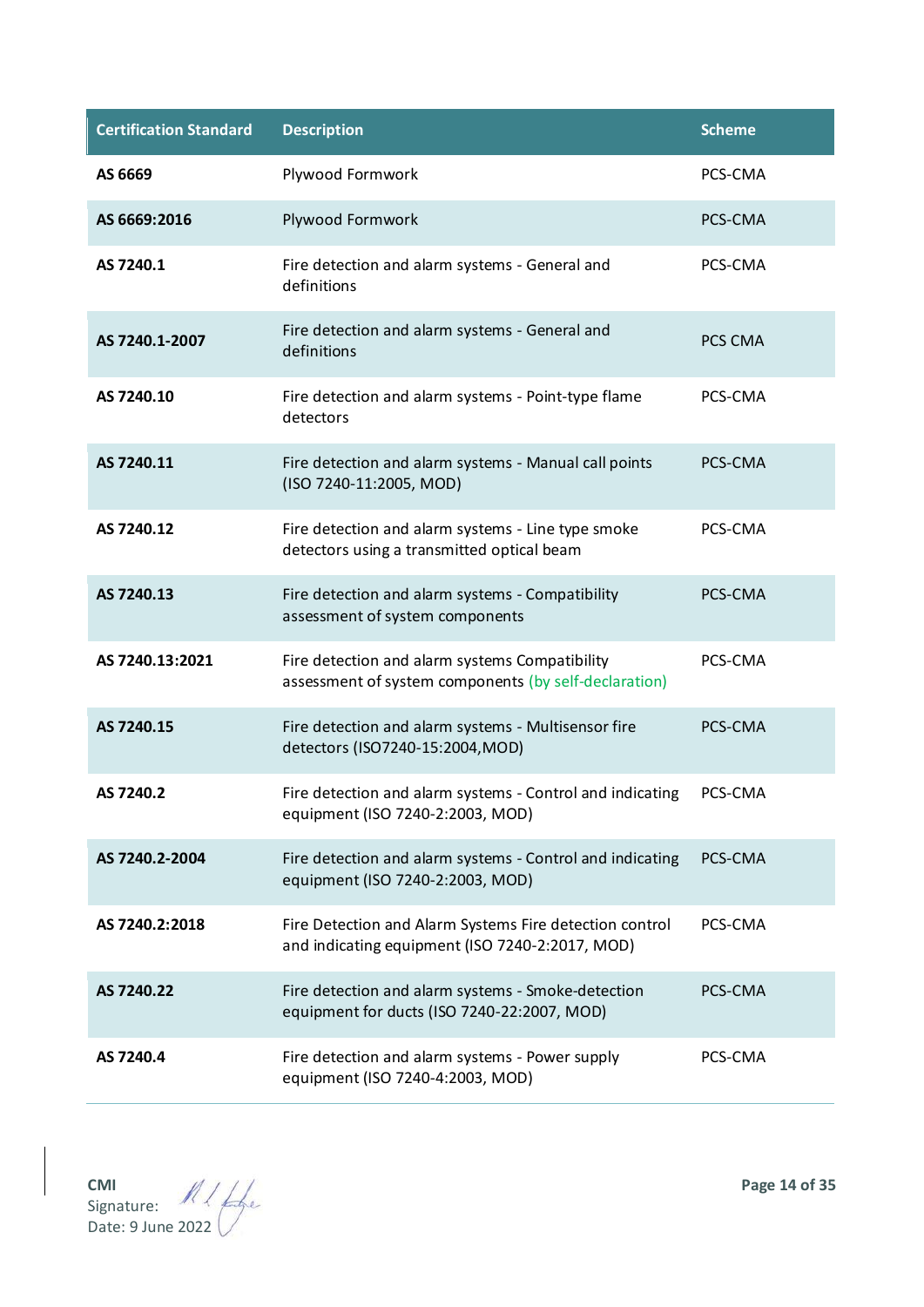| <b>Certification Standard</b> | <b>Description</b>                                                                                                                                | <b>Scheme</b> |
|-------------------------------|---------------------------------------------------------------------------------------------------------------------------------------------------|---------------|
| AS 7240.4-2004                | Fire detection and alarm systems Power supply<br>equipment (ISO 7240-4:2003, MOD)                                                                 | PCS-CMA       |
| AS 7240.4:2018                | Fire detection and alarm systems Power supply<br>equipment (ISO 7240-4:2017, MOD)                                                                 | PCS-CMA       |
| AS 7240.5                     | Fire detection and alarm systems - Point type heat<br>detectors (ISO7240-5:2003, MOD)                                                             | PCS-CMA       |
| AS 7240.5-2004                | Fire detection and alarm systems Point-type heat<br>detectors (ISO 7240-5:2003, MOD)                                                              | PCS-CMA       |
| AS 7240.6                     | Fire detection and alarm systems - Carbon monoxide fire<br>detectors using electro-chemical cells                                                 | PCS-CMA       |
| AS 7240.6-2006                | Fire detection and alarm systems - Carbon monoxide fire<br>detectors using electro-chemical cells (by self-<br>declaration)                       | PCS-CMA       |
| AS 7240.6:2017                | Fire detection and alarm systems Carbon monoxide fire<br>detectors using electro-chemical cells                                                   | PCS-CMA       |
| AS 7240.7                     | Fire detection and alarm systems - Point-type smoke<br>detectors using scattered light, transmitted light or<br>ionization (ISO 7240-7:2003, MOD) | PCS-CMA       |
| AS 7240.7-2004                | Fire detection and alarm systems - Point-type smoke<br>detectors using scattered light, transmitted light or<br>ionization (ISO 7240-7:2003, MOD) | PCS-CMA       |
| AS 7240.7:2018                | Fire detection and alarm systems Point type smoke<br>detectors using scattered light, transmitted light or<br>ionization (ISO 7240-7:2018, MOD)   | PCS-CMA       |
| AS 7240.8                     | Fire detection and alarm systems - Carbon monoxide fire<br>detectors using an electro-chemical cell in combination<br>with a heat sensor          | PCS-CMA       |
| AS 7240.8-2007                | Fire detection and alarm systems - Carbon monoxide fire<br>detectors using an electro-chemical cell in combination<br>with a heat sensor          | PCS-CMA       |
| AS 7240.10-2007               | Fire detection and alarm systems - Point-type flame<br>detectors                                                                                  | PCS-CMA       |

**CMI Page 15 of 35** Signature: Date: 9 June 2022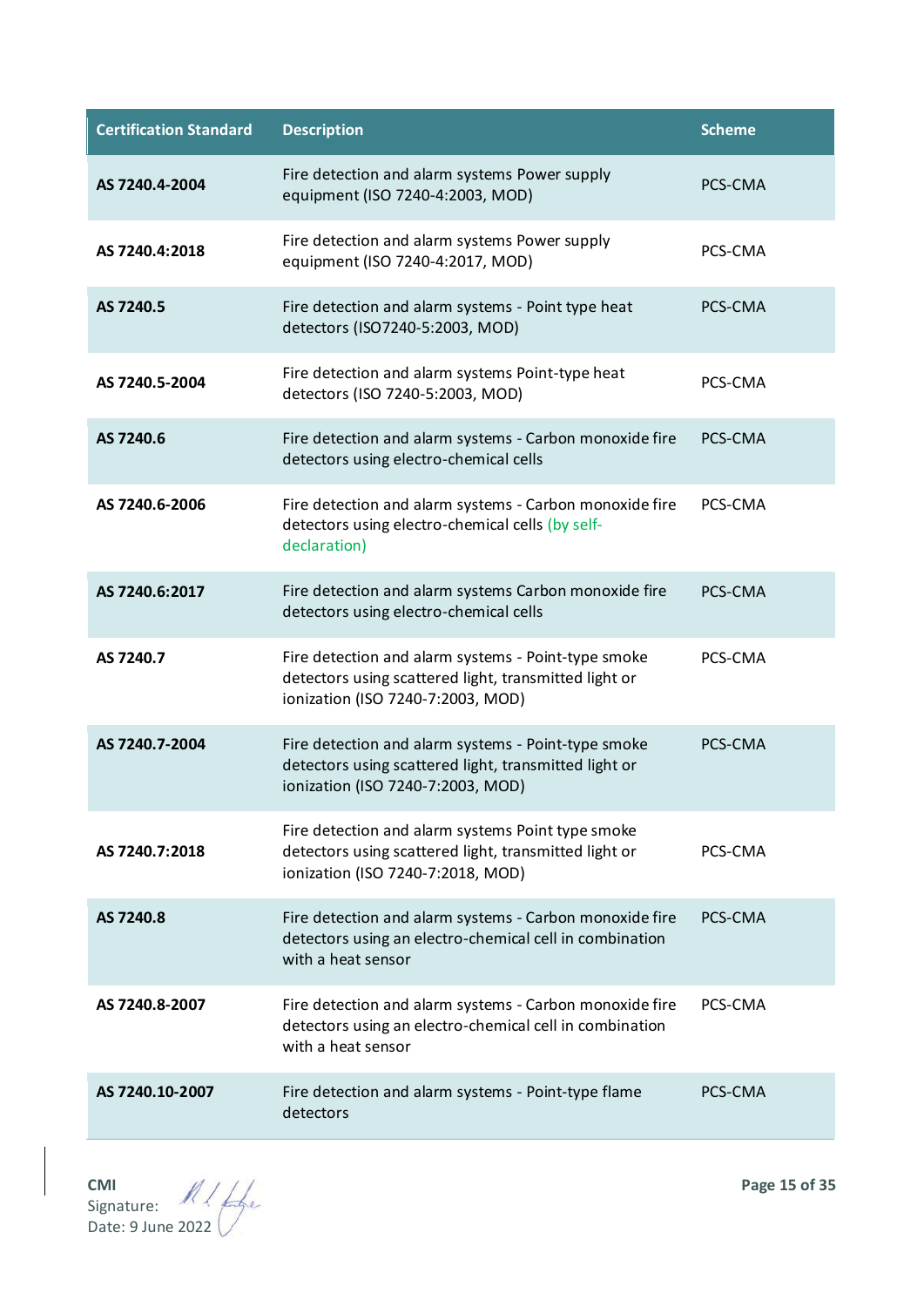| <b>Certification Standard</b> | <b>Description</b>                                                                                                                                                                                           | <b>Scheme</b> |
|-------------------------------|--------------------------------------------------------------------------------------------------------------------------------------------------------------------------------------------------------------|---------------|
| AS 7240.11-2008               | Fire detection and alarm systems - Manual call points<br>(ISO 7240-11:2005, MOD)                                                                                                                             | PCS-CMA       |
| AS 7240.12-2007               | Fire detection and alarm systems - Line type smoke<br>detectors using a transmitted optical beam                                                                                                             | PCS-CMA       |
| AS 7240.12:2018               | Fire detection and alarm systems Line type smoke<br>detectors using a transmitted optical beam (ISO 7240-<br>12:2014, MOD)                                                                                   | PCS-CMA       |
| AS 7240.13-2006               | Fire detection and alarm systems Compatibility<br>assessment of system components                                                                                                                            | PCS-CMA       |
| AS 7240.15-2004               | Fire detection and alarm systems - Point type fire<br>detectors using scattered light, transmitted light or<br>ionization sensors in combination with a heat sensor (ISO<br>7240-15:2004, MOD)               | PCS-CMA       |
| AS 7240.15:2018               | Fire detection and alarm systems Point type fire<br>detectors using smoke and heat sensors (ISO 7240-<br>15:2014, MOD)                                                                                       | PCS-CMA       |
| AS 7240.20-2012               | Fire detection and alarm systems Aspirating smoke<br>detectors                                                                                                                                               | PCS-CMA       |
| AS 7240.22-2008               | Fire detection and alarm systems - Smoke-detection<br>equipment for ducts (ISO 7240-22:2007, MOD)                                                                                                            | PCS-CMA       |
| AS 7240.22:2018               | Fire detection and alarm systems Smoke-detection<br>equipment for ducts (ISO 7240-22:2017, MOD)                                                                                                              | PCS-CMA       |
| AS 7240.27:2018               | Fire detection and fire alarm systems Point type fire<br>detectors using a smoke sensor in combination with a<br>carbon monoxide sensor and, optionally, one or more<br>heat sensors (ISO 7240-27:2018, MOD) | PCS-CMA       |
| AS ISO 7240.1:2018            | Fire detection and alarm systems General and definitions                                                                                                                                                     | PCS-CMA       |
| AS ISO 7240.3:2014            | Fire detection and alarm systems Audible alarm devices                                                                                                                                                       | PCS-CMA       |
| AS ISO 7240.3:2021            | Fire detection and alarm systems Audible alarm devices<br>(by self-declaration)                                                                                                                              | PCS-CMA       |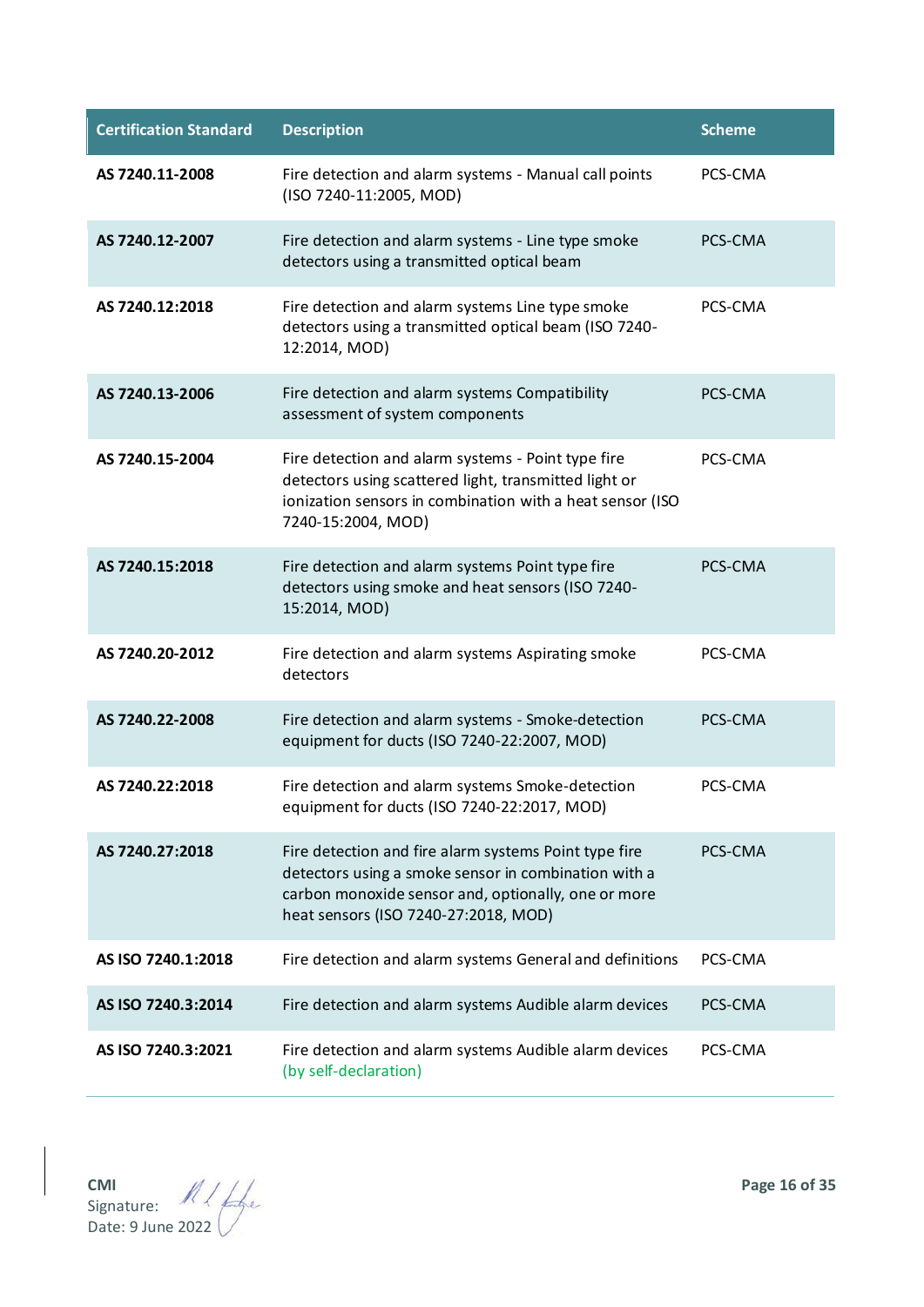| <b>Certification Standard</b> | <b>Description</b>                                                                                                                                                                                                | <b>Scheme</b> |
|-------------------------------|-------------------------------------------------------------------------------------------------------------------------------------------------------------------------------------------------------------------|---------------|
| AS ISO 7240.5:2018            | Fire Detection and Alarm Systems Point-type heat<br>detectors                                                                                                                                                     | PCS-CMA       |
| AS ISO 7240.8:2018            | Fire detection and alarm systems Point-type fire<br>detectors using a carbon monoxide sensor in<br>combination with a heat sensor                                                                                 | PCS-CMA       |
| AS ISO 7240.10:2018           | Fire detection and alarm systems Point-type flame<br>detectors                                                                                                                                                    | PCS-CMA       |
| AS ISO 7240.11:2018           | Fire detection and alarm systems Manual Call Points                                                                                                                                                               | PCS-CMA       |
| AS ISO 7240.17:2015           | Fire detection and fire alarm systems Short-circuit<br>isolators                                                                                                                                                  | PCS-CMA       |
| AS ISO 7240.17:2021           | Fire detection and alarm systems Compatibility<br>assessment of system components (by self-declaration)                                                                                                           | PCS-CMA       |
| AS ISO 7240.18:2015           | Fire detection and fire alarm systems Input/output<br>devices                                                                                                                                                     | PCS-CMA       |
| AS ISO 7240.18:2018           | Fire detection and alarm systems Input/output devices                                                                                                                                                             | PCS-CMA       |
| AS ISO 7240.23:2014           | Fire detection and alarm systems Visual alarm devices                                                                                                                                                             | PCS-CMA       |
| AS ISO 7240.24:2015           | Fire detection and alarm systems - Part 24: Sound-system<br>loudspeakers                                                                                                                                          | PCS-CMA       |
| AS ISO 7240.24:2018           | Fire detection and alarm systems Fire alarm loudspeakers                                                                                                                                                          | PCS-CMA       |
| AS ISO 7240.25:2015           | Fire detection and fire alarm systems Components using<br>radio transmission paths                                                                                                                                | PCS-CMA       |
| AS ISO 7240.27:2016           | Fire detection and fire alarm systems Point-type fire<br>detectors using a scattered-light, transmitted-light or<br>ionisation smoke sensor, an electrochemical-cell carbon-<br>monoxide sensor and a heat sensor | PCS-CMA       |
| AS/NZS 1221:1997              | Fire hose reels                                                                                                                                                                                                   | PCS-CMA       |
| AS/NZS 1254:2010              | PVC-U pipes and fittings for stormwater and surface<br>water applications                                                                                                                                         | PCS-CMA       |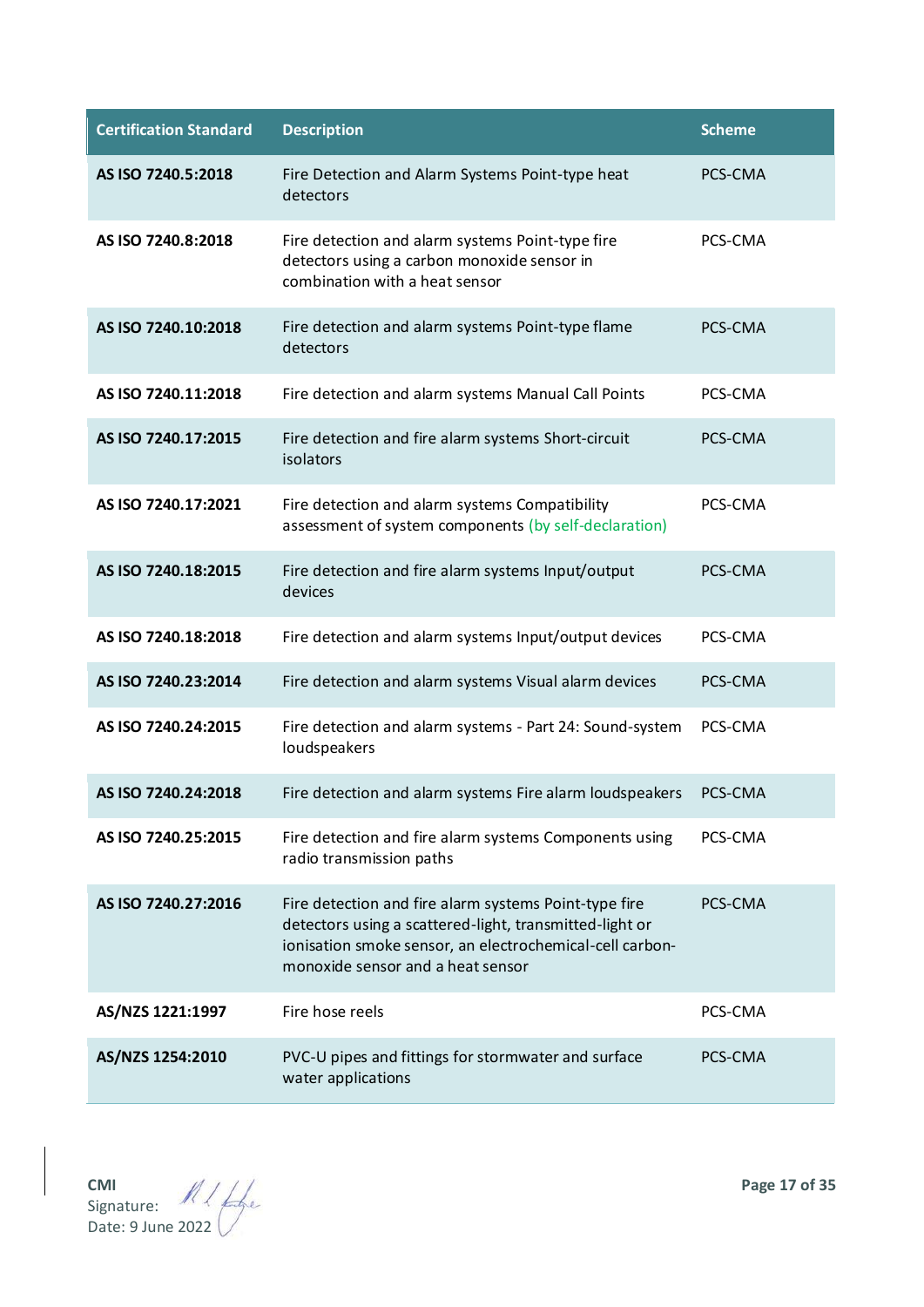| <b>Certification Standard</b> | <b>Description</b>                                                                                                                                    | <b>Scheme</b> |
|-------------------------------|-------------------------------------------------------------------------------------------------------------------------------------------------------|---------------|
| AS/NZS 1260:2017              | PVC-U pipes and fittingsfor drain, waste and vent<br>applications                                                                                     | WM.           |
| AS/NZS 1270:2002              | Acoustics - Hearing protectors (by self-declaration)                                                                                                  | PCS-CMA       |
| AS/NZS 1337.1:2010            | Personal eye protection Eye and face protectors for<br>occupational applications (by self-declaration)                                                | PCS-CMA       |
| AS/NZS 1337.2:2012            | Personal eye protection, Part 2: Mesh eye and face<br>protectors for occupational applications (by self-<br>declaration)                              | PCS-CMA       |
| AS/NZS 1337.4:2011            | Eye and face protection Filters and eye protectors against<br>laser radiation (laser eye-protectors) (by self-declaration)                            | PCS-CMA       |
| AS/NZS 1337.5:2011            | Eye and face protection Eye protectors for adjustment<br>work on lasers and laser systems (laser adjustment eye-<br>protectors) (by self-declaration) | PCS-CMA       |
| AS/NZS 1337.6:2012            | Personal eye protection Prescription eye protectors<br>against low and medium impact (by self-declaration)                                            | PCS-CMA       |
| AS/NZS 1477:2017              | PVC pipes and fittings for pressure applications (by self-<br>declaration)                                                                            | PCS-CMA       |
| AS/NZS 1716:2012              | Respiratory protective devices                                                                                                                        | PCS-CMA       |
| <b>AS/NZS 1730</b>            | Washbasins                                                                                                                                            | PCS-CMA       |
| AS/NZS 1801                   | Occupational protective helmets                                                                                                                       | PCS-CMA       |
| AS/NZS 1801:1997              | Occupational protective helmets (by self-declaration)                                                                                                 | PCS-CMA       |
| AS/NZS 1841.1                 | Portable fire extinguishers - General requirements                                                                                                    | PCS-CMA       |
| AS/NZS 1841.1:2007            | Portable fire extinguishers General requirements<br>(Reconfirmed 2021) (by self-declaration)                                                          | PCS-CMA       |
| AS/NZS 1841.2                 | Portable fire extinguishers - Specific requirements for<br>water type extinguishers                                                                   | PCS-CMA       |
| AS/NZS 1841.2:2007            | Portable fire extinguishers Specific requirements for<br>water type extinguishers (by self-declaration)                                               | PCS-CMA       |

**CMI Page 18 of 35** Signature: Date: 9 June 2022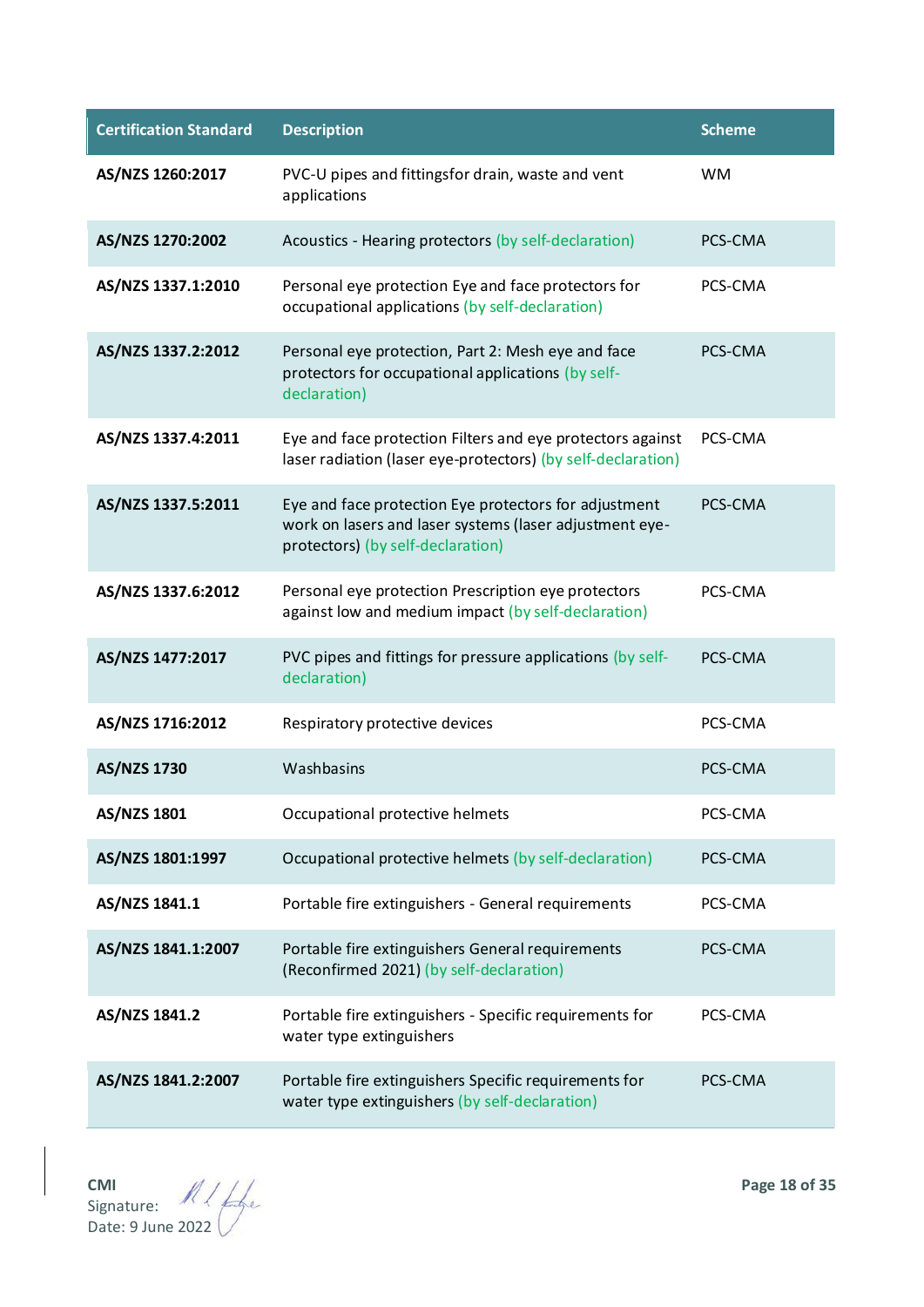| <b>Certification Standard</b> | <b>Description</b>                                                                                                  | <b>Scheme</b> |
|-------------------------------|---------------------------------------------------------------------------------------------------------------------|---------------|
| AS/NZS 1841.3                 | Portable fire extinguishers - Specific requirements for wet<br>chemical type extinguishers                          | PCS-CMA       |
| AS/NZS 1841.3:2007            | Portable fire extinguishers Specific requirements for wet<br>chemical type extinguishers (by self-declaration)      | PCS-CMA       |
| AS/NZS 1841.4                 | Portable fire extinguishers - Specific requirements for<br>foam type extinguishers                                  | PCS-CMA       |
| AS/NZS 1841.4:2007            | Portable fire extinguishers Specific requirements for foam<br>type extinguishers (by self-declaration)              | PCS-CMA       |
| AS/NZS 1841.5                 | Portable fire extinguishers - Specific requirements for<br>powder type extinguishers                                | PCS-CMA       |
| AS/NZS 1841.5:2007            | Portable fire extinguishers Specific requirements for<br>powder type extinguishers (by self-declaration)            | PCS-CMA       |
| AS/NZS 1841.6                 | Portable fire extinguishers - Specific requirements for<br>carbon dioxide type extinguishers                        | PCS-CMA       |
| AS/NZS 1841.6:2007            | Portable fire extinguishers Specific requirements for<br>carbon dioxide type extinguishers (by self-declaration)    | PCS-CMA       |
| AS/NZS 1841.7                 | Portable fire extinguishers - Specific requirements for<br>vaporizing liquid type extinguishers                     | PCS-CMA       |
| AS/NZS 1841.7:2007            | Portable fire extinguishers Specific requirements for<br>vaporizing liquid type extinguishers (by self-declaration) | PCS-CMA       |
| AS/NZS 1841.8                 | Portable fire extinguishers - Specific requirements for<br>non-rechargeable type extinguishers                      | PCS-CMA       |
| AS/NZS 1841.8:2007            | Portable fire extinguishers Specific requirements for non-<br>rechargeable type extinguishers (by self-declaration) | PCS-CMA       |
| AS/NZS 1850:2009              | Portable fire extinguishers - Classification, rating and<br>performance testing                                     | PCS-CMA       |
| AS/NZS 1859.1                 | Reconstituted wood-based panels - Specifications -<br>Particleboard                                                 | PCS-CMA       |
| AS/NZS 1859.2                 | Reconstituted wood-based panels - Specifications - Dry-<br>processed Fibreboard                                     | PCS-CMA       |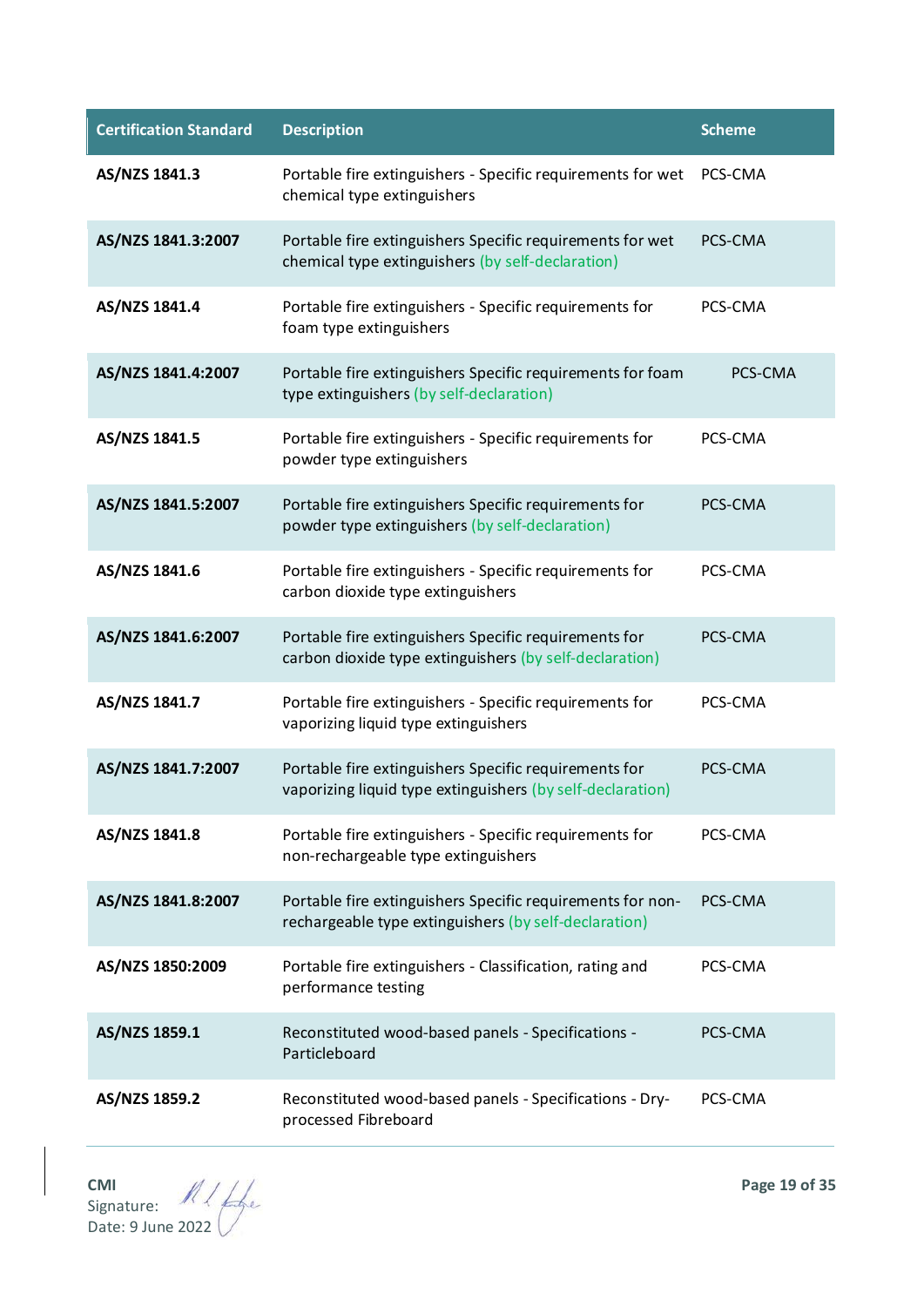| <b>Certification Standard</b> | <b>Description</b>                                                                                                                              | <b>Scheme</b> |
|-------------------------------|-------------------------------------------------------------------------------------------------------------------------------------------------|---------------|
| AS/NZS 1859.3                 | Reconstituted wood-based panels - Specifications -<br>Decorative overlaid wood panels                                                           | PCS-CMA       |
| AS/NZS 1859.4                 | Reconstituted wood-based panels - Specifications - Wet-<br>processed Fibreboard                                                                 | PCS-CMA       |
| AS/NZS 1860.1                 | Particleboard Flooring - Specification                                                                                                          | PCS-CMA       |
| AS/NZS 1891.1                 | Industrial safety belts and harnesses                                                                                                           | PCS-CMA       |
| AS/NZS 1891.1:2020            | Personal equipment for work at height Manufacturing<br>requirements for full body combination and lower body<br>harnesses (by self-declaration) | PCS-CMA       |
| AS/NZS 1891.2                 | Industrial fall-arrest systems and devices - Horizontal<br>lifeline and rail systems                                                            | PCS-CMA       |
| AS/NZS 1891.2:2001            | Industrial fall-arrest systems and devices Horizontal<br>lifeline and rail systems (by self-declaration)                                        | PCS-CMA       |
| AS/NZS 1891.3                 | Industrial fall-arrest systems and devices - Fall-arrest<br>devices                                                                             | PCS-CMA       |
| AS/NZS 1892.1                 | Portable ladders - Metal                                                                                                                        | PCS-CMA       |
| AS/NZS 1892.2                 | Portable ladders - Timber                                                                                                                       | PCS-CMA       |
| AS/NZS 1892.3                 | Portable ladders - Reinforced plastic                                                                                                           | PCS-CMA       |
| AS/NZS 2063:2020              | Helmets for use on bicycles and wheeled recreational<br>devices (by self-declaration)                                                           | PCS-CMA       |
| <b>AS/NZS 2080</b>            | Safety glazing for land vehicles                                                                                                                | PCS-CMA       |
| AS/NZS 2161.2:2020            | Occupational protective gloves General requirements and<br>test methods (by self-declaration)                                                   | PCS-CMA       |
| AS/NZS 2161.3:2020            | Occupational protective gloves Protection against<br>mechanical risks (by self-declaration)                                                     | PCS-CMA       |
| AS/NZS 2161.4:1999            | Occupational protective gloves Protection against<br>thermal risks (heat and fire) (by self-declaration)                                        | PCS-CMA       |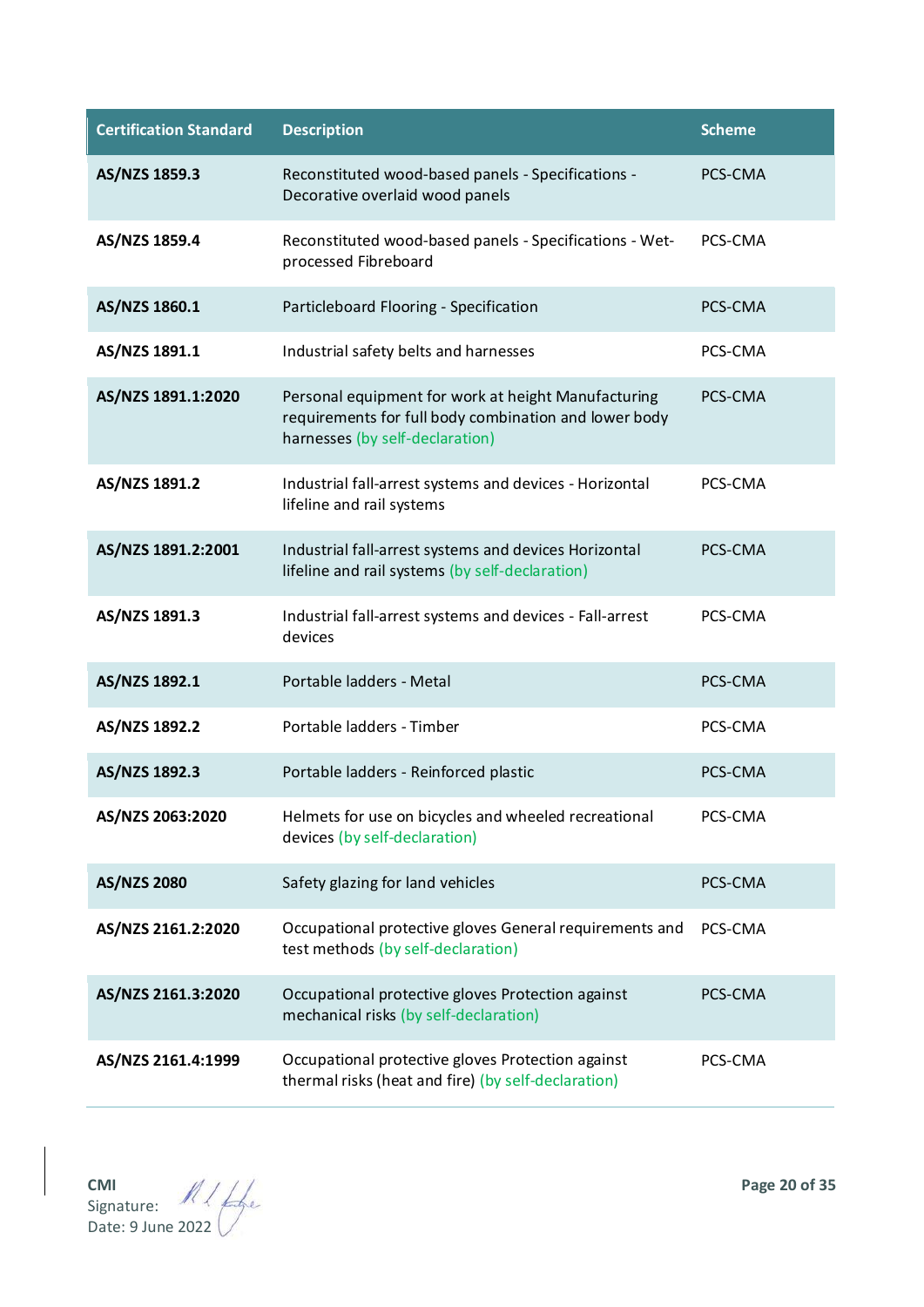| <b>Certification Standard</b> | <b>Description</b>                                                                                                                                                        | <b>Scheme</b> |
|-------------------------------|---------------------------------------------------------------------------------------------------------------------------------------------------------------------------|---------------|
| AS/NZS 2161.6                 | Occupational protective gloves - Part 6: Protective gloves<br>for firefighters-Laboratory test methods and<br>performance requirements                                    | PCS-CMA       |
| AS/NZS 2161.6:2014            | Occupational protective gloves Protective gloves for<br>structural firefighting - Laboratory test methods and<br>performance requirements (by self-declaration)           | PCS-CMA       |
| AS/NZS 2161.7.1:1998          | Occupational protective gloves Protection against cuts<br>and stabs by hand knives - Chainmail gloves and arm<br>guards (by self-declaration)                             | PCS-CMA       |
| AS/NZS 2161.7.2:2005          | Occupational protective gloves Protection against cuts<br>and stabs by hand knives - Gloves and arm guards made<br>of material other than chainmail (by self-declaration) | PCS-CMA       |
| AS/NZS 2161.7.3:2005          | Occupational protective gloves Protection against cuts<br>and stabs by hand knives - Impact cut test for fabric,<br>leather and other materials (by self-declaration)     | PCS-CMA       |
| AS/NZS 2161.8:2002            | Occupational protective gloves Protection against<br>ionizing radiation and radioactive contamination (by self-<br>declaration)                                           | PCS-CMA       |
| AS/NZS 2161.10.1:2005         | Occupational protective gloves Protective gloves against<br>chemicals and micro-organisms - Terminology and<br>performance requirements (by self-declaration)             | PCS-CMA       |
| <b>AS/NZS 2208</b>            | Safety glazing materials in buildings                                                                                                                                     | PCS-CMA       |
| AS/NZS 2210.2                 | Safety, protective and occupational footwear - Guide to<br>selection, care and use                                                                                        | PCS-CMA       |
| AS/NZS 2210.3                 | Occupational protective footwear. Safety footwear                                                                                                                         | PCS-CMA       |
| AS/NZS 2210.4                 | Occupational protective footwear - Specification for<br>protective footwear (ISO 20346:2004, MOD)                                                                         | PCS-CMA       |
| AS/NZS 2210.5                 | Occupational protective footwear - Specification for<br>occupational footwear (ISO 20347:2004, MOD)                                                                       | PCS-CMA       |
| AS/NZS 2269                   | Plywood - Structural                                                                                                                                                      | PCS-CMA       |
| AS/NZS 2269.0:2012            | Plywood - Structural                                                                                                                                                      | PCS-CMA       |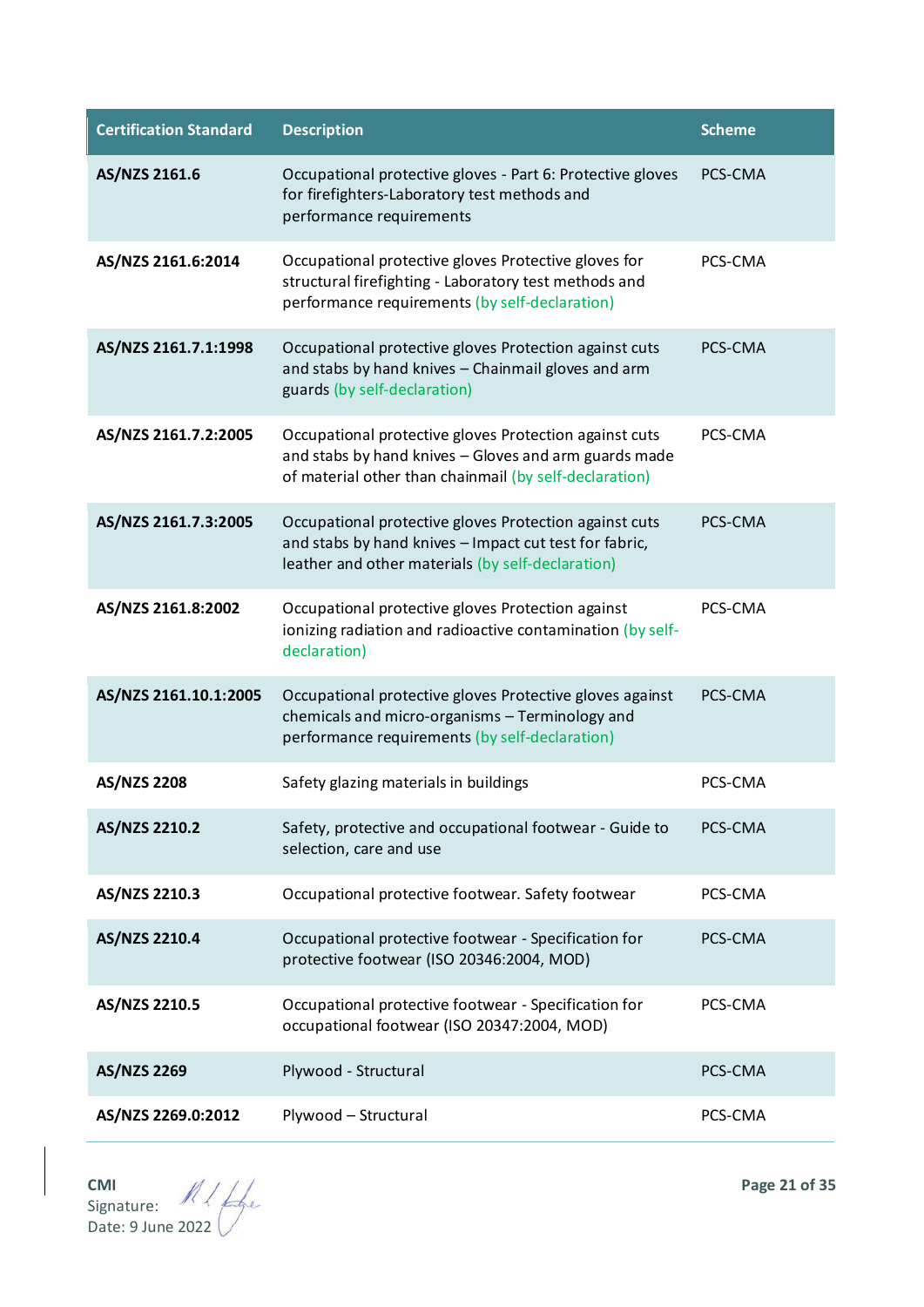| <b>Certification Standard</b> | <b>Description</b>                                                                                                                                                                                                                               | <b>Scheme</b> |
|-------------------------------|--------------------------------------------------------------------------------------------------------------------------------------------------------------------------------------------------------------------------------------------------|---------------|
| <b>AS/NZS 2270</b>            | Plywood and blockboard for interior use                                                                                                                                                                                                          | PCS-CMA       |
| AS/NZS 2271                   | Plywood and blockboard for exterior use                                                                                                                                                                                                          | PCS-CMA       |
| <b>AS/NZS 2272</b>            | Plywood - Marine                                                                                                                                                                                                                                 | PCS-CMA       |
| AS/NZS 2272:2006              | Plywood-Marine (by self-declaration)                                                                                                                                                                                                             | PCS-CMA       |
| AS/NZS 2280:2012              | Ductile iron pipe fittings                                                                                                                                                                                                                       | <b>WM</b>     |
| AS/NZS 2280:2020              | Ductile iron pipes and fittings (by self-declaration)                                                                                                                                                                                            | <b>WM</b>     |
| AS/NZS 2290.1                 | Electrical equipment for coal mines - Introduction and<br>maintenance - For hazardous areas                                                                                                                                                      | PCS-CMA       |
| AS/NZS 2343                   | Bullet-resistant panels and elements                                                                                                                                                                                                             | PCS-CMA       |
| AS/NZS 2492:2007              | Cross-linked polyethylene (PE-X) pipes for pressure<br>applications                                                                                                                                                                              | <b>WM</b>     |
| AS/NZS 2537.2:2011            | Mechanical jointing fittings for use with crosslinked<br>polyethylene (PE-X) for pressure applications Plastics<br>piping systems for hot and cold water installations -<br>Crosslinked polyethylene (PE-X) - Fittings (by self-<br>declaration) | <b>WM</b>     |
| AS/NZS 2588:2018              | Gypsum plasterboard (by self-declaration)                                                                                                                                                                                                        | PCS-CMA       |
| <b>AS/NZS 2596</b>            | Seat belt assemblies for motor vehicles (ECE Regulation<br>No. 16, MOD)                                                                                                                                                                          | PCS-CMA       |
| AS/NZS 2638.1:2011            | Gate valves for waterworks purposes Metal seated (by<br>self-declaration)                                                                                                                                                                        | <b>WM</b>     |
| AS/NZS 2638.2:2011            | Gate valves for waterworks purposes Resilient seated (by<br>self-declaration)                                                                                                                                                                    | <b>WM</b>     |
| AS/NZS 2642.2:2008            | Polybutylene (PB) plumbing pipe systems - Polybutylene<br>(PB) pipe for hot and cold water applications                                                                                                                                          | <b>WM</b>     |
| AS/NZS 2642.3:2008            | Polybutylene (PB) plumbing pipe systems - Mechanical<br>jointing fittings for use with polybutylene (PB) pipes for<br>hot and cold water applications                                                                                            | <b>WM</b>     |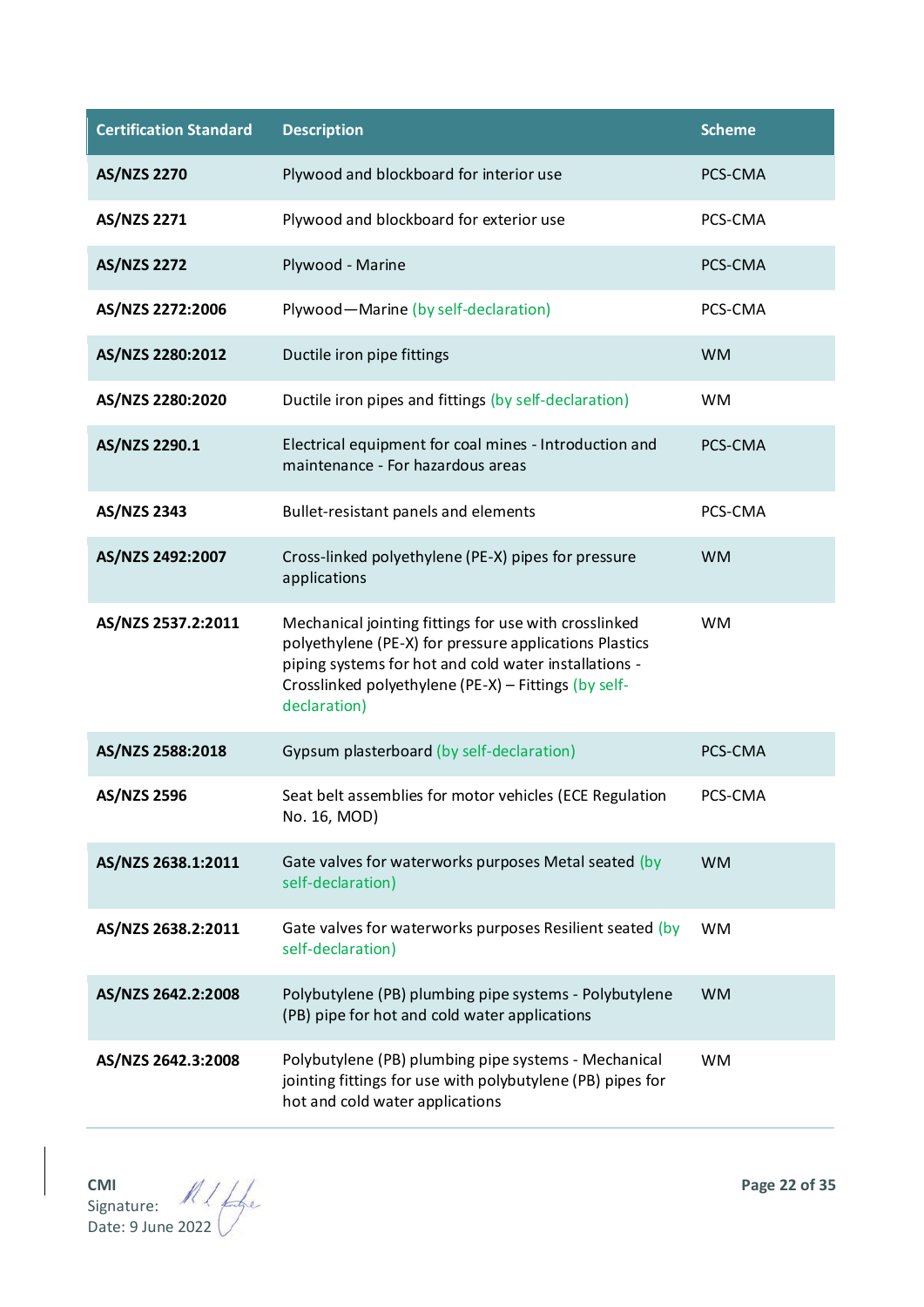| <b>Certification Standard</b> | <b>Description</b>                                                                                                     | <b>Scheme</b> |
|-------------------------------|------------------------------------------------------------------------------------------------------------------------|---------------|
| <b>AS/NZS 2712</b>            | Solar and heat pump water heaters - Design and<br>construction                                                         | PCS-CMA, WM   |
| AS/NZS 2712:2007              | Solar and heat pump water heaters - Design and<br>construction (by self-declaration)                                   | PCS-CMA, WM   |
| AS/NZS 2712:2007              | Solar and heat pump water heaters - Design and<br>construction                                                         | PCS-CMA, WM   |
| AS/NZS 2803.1                 | Doors - Security screen - Hinged                                                                                       | PCS-CMA       |
| AS/NZS 2845.1                 | Water supply - Backflow prevention devices - Part 1:<br>Materials, design and performance requirements                 | <b>WM</b>     |
| AS/NZS 2845.1:1998            | Water supply - Backflow prevention devices Materials,<br>design and performance requirements (by self-<br>declaration) | <b>WM</b>     |
| AS/NZS 2845.1:2010            | Water supply - Backflow prevention devices Materials,<br>design and performance requirements (by self-<br>declaration) | <b>WM</b>     |
| <b>AS/NZS 2904</b>            | Damp-proof courses and flashings                                                                                       | PCS-CMA       |
| <b>AS/NZS 2906</b>            | Fuel containers - Portable-plastic and metal                                                                           | PCS-CMA       |
| AS/NZS 2908.1                 | Cellulose-cement products - Corrugated sheets                                                                          | PCS-CMA       |
| AS/NZS 2908.2                 | Cellulose-cement products - Flat sheet                                                                                 | PCS-CMA       |
| AS/NZS 3497                   | Drinking water treatment units - Plumbing requirements                                                                 | PCS-CMA, WM   |
| AS/NZS 3497:1998              | Drinking water treatment units - Plumbing requirements                                                                 | PCS-CMA, WM   |
| AS/NZS 3499                   | Water supply - Flexible hose assemblies                                                                                | <b>WM</b>     |
| AS/NZS 3499:2006              | Water supply - Flexible hose assemblies (by self-<br>declaration)                                                      | <b>WM</b>     |
| AS/NZS 3504                   | Fire blankets                                                                                                          | PCS-CMA       |
| AS/NZS 3504:2006              | Fire blankets (by self-declaration)                                                                                    | PCS-CMA       |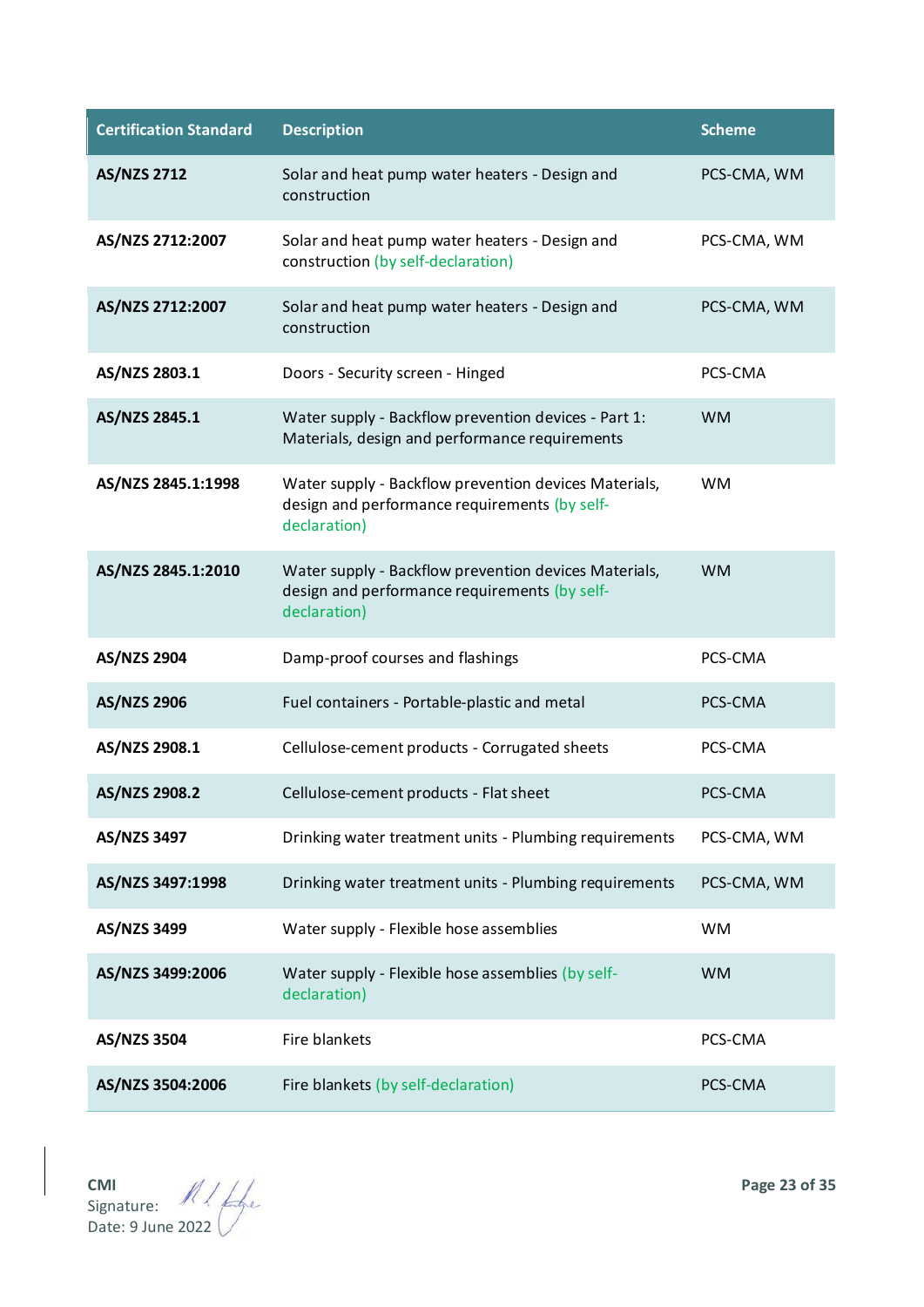| <b>Certification Standard</b> | <b>Description</b>                                                                                                                   | <b>Scheme</b> |
|-------------------------------|--------------------------------------------------------------------------------------------------------------------------------------|---------------|
| AS/NZS 3518:2004              | Acrylonitrile butadiene styrene (ABS) pipes and fittings<br>for pressure applications                                                | <b>WM</b>     |
| AS/NZS 3518:2013              | Acrylonitrile butadine styrene (ABS) compounds, pipes<br>and fittings for pressure applications (by self-declaration)                | <b>WM</b>     |
| AS/NZS 3582.3                 | Supplementary cementitious materials for use with<br>portland and blended cement - Amorphous silica                                  | PCS-CMA       |
| AS/NZS 3662:2005              | Performance of showers for bathing                                                                                                   | <b>WM</b>     |
| AS/NZS 3718                   | Water supply - Tap ware                                                                                                              | PCS-CMA, WM   |
| AS/NZS 3718:2005              | Water supply - Tap ware                                                                                                              | PCS-CMA, WM   |
| AS/NZS 3838:2006              | Helmets for horse riding and horse-related activities (by<br>self-declaration)                                                       | PCS-CMA       |
| AS/NZS 3879                   | Solvent cements and priming fluids for PVC (PVC-U and<br>PVC-M) and ABS pipes and fittings                                           | <b>WM</b>     |
| AS/NZS 3879:2011              | Solvent cements and priming fluids for PVC (PVC-U and<br>PVC-M) and ABS and ASA pipes and fittings (by self-<br>declaration)         | <b>WM</b>     |
| AS/NZS 3982:1996              | Urinals                                                                                                                              | <b>WM</b>     |
| AS/NZS 4011.1:2014            | Single-use medical examination gloves Specification for<br>gloves made from rubber latex or rubber solution (by<br>self-declaration) | PCS-CMA       |
| AS/NZS 4011.2:2014            | Single-use medical examination gloves Specification for<br>gloves made from poly(vinyl chloride) (by self-<br>declaration)           | PCS-CMA       |
| AS/NZS 4020                   | Testing of products for use in contact with drinking water                                                                           | PCS-CMA       |
| AS/NZS 4058                   | Precast concrete pipes (pressure and non-pressure)                                                                                   | PCS-CMA       |
| AS/NZS 4067                   | Firefighters' helmets                                                                                                                | PCS-CMA       |
| AS/NZS 4129                   | Fittings for polyethylene (PE) pipes for pressure<br>applications                                                                    | PCS-CMA, WM   |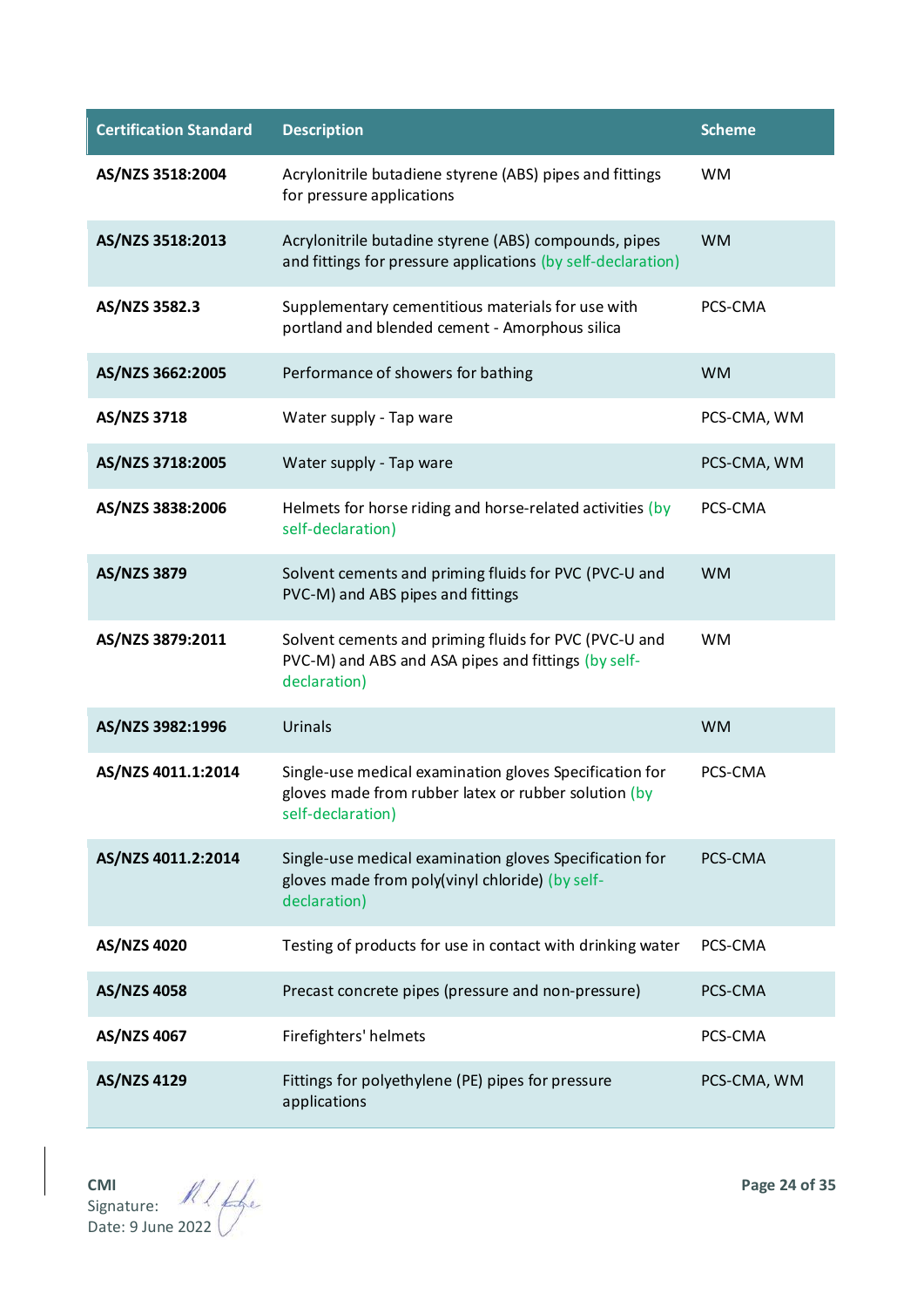| <b>Certification Standard</b> | <b>Description</b>                                                                                                                               | <b>Scheme</b> |
|-------------------------------|--------------------------------------------------------------------------------------------------------------------------------------------------|---------------|
| AS/NZS 4129:2020              | Fittings for polyethylene (PE) pipes for pressure<br>applications (by self-declaration)                                                          | PCS-CMA, WM   |
| <b>AS/NZS 4130</b>            | Polyethylene (PE) pipes for pressure applications                                                                                                | PCS-CMA       |
| AS/NZS 4130:2009              | Polyethylene (PE) pipes for pressure applications                                                                                                | <b>WM</b>     |
| AS/NZS 4130:2018              | Polyethylene (PE) pipes for pressure applications                                                                                                | <b>WM</b>     |
| AS/NZS 4131                   | Polyethylene (PE) compounds for pressure pipes and<br>fittings                                                                                   | PCS-CMA       |
| <b>AS/NZS 4158</b>            | Thermal-bonded polymeric coatings on valves and fittings<br>for water industry purposes                                                          | PCS-CMA       |
| AS/NZS 4200.1                 | Pliable building membranes and underlays - Materials                                                                                             | PCS-CMA       |
| AS/NZS 4261                   | Reusable containers for the collection of sharp items<br>used in human and animal medical applications                                           | PCS-CMA       |
| <b>AS/NZS 4327</b>            | Metal-banded flexible couplings for low-pressure<br>applications                                                                                 | <b>WM</b>     |
| AS/NZS 4327:1995              | Metal-banded flexible couplings for low-pressure<br>applications (by self-declaration)                                                           | <b>WM</b>     |
| AS/NZS 4353:1995              | Portable fire extinguishers - Aerosol type                                                                                                       | PCS-CMA       |
| <b>AS/NZS 4357</b>            | Structural laminated veneer lumber Specifications                                                                                                | PCS-CMA       |
| AS/NZS 4357.0:2005            | Structural laminated veneer lumber Specifications (by<br>self-declaration)                                                                       | PCS-CMA       |
| AS/NZS 4401                   | Plastics piping systems for soil and waste discharge (low<br>and high temperature) inside buildings - Polyethene (PE)                            | <b>WM</b>     |
| AS/NZS 4401:2006              | Plastics piping systems for soil and waste discharge (low<br>and high temperature) inside buildings - Polyethylene<br>(PE) (by self-declaration) | <b>WM</b>     |
| <b>AS/NZS 4422</b>            | Playground surfacing - Specifications, requirements and<br>test method                                                                           | PCS-CMA       |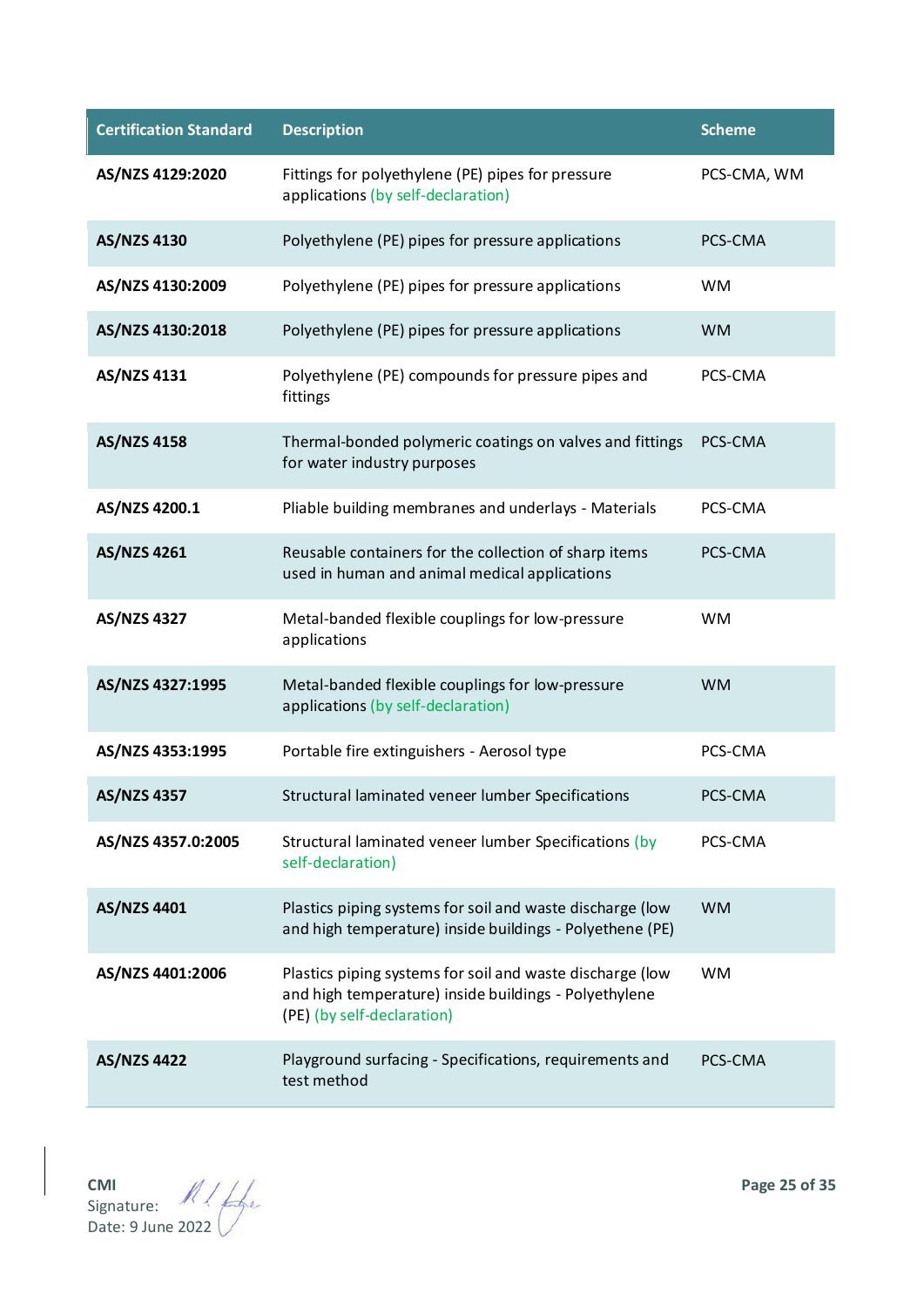| <b>Certification Standard</b> | <b>Description</b>                                                                                                                                        | <b>Scheme</b> |
|-------------------------------|-----------------------------------------------------------------------------------------------------------------------------------------------------------|---------------|
| AS/NZS 4441:2008              | Oriented PVC (PVC-O) pipes for pressure applications                                                                                                      | <b>WM</b>     |
| AS/NZS 4441:2017              | Oriented PVC (PVC-O) pipes for pressure applications (by<br>self-declaration)                                                                             | <b>WM</b>     |
| AS/NZS 4455.1                 | Masonry units, pavers, flags and segmental retaining wall<br>units - Masonry units                                                                        | PCS-CMA       |
| AS/NZS 4455.3                 | Masonry units, pavers, flags and segmental retaining wall<br>units - Segmental retaining wall units                                                       | PCS-CMA       |
| AS/NZS 4765:2007              | Modified PVC (PVC-M) pipes for pressure applications                                                                                                      | <b>WM</b>     |
| AS/NZS 4765:2017              | Modified PVC (PVC-M) pipes for pressure applications (by<br>self-declaration)                                                                             | <b>WM</b>     |
| AS/NZS 4766:2006              | Polyethylene storage tanks for water and chemicals                                                                                                        | <b>WM</b>     |
| AS/NZS 4766:2020              | Rotationally moulded buried, partially buried and non-<br>buried storage tanks for water and chemicals (by self-<br>declaration)                          | <b>WM</b>     |
| AS/NZS 4821                   | Protective footwear for firefighters - Requirements and<br>test methods                                                                                   | PCS-CMA       |
| <b>AS/NZS 4824</b>            | Protective clothing for fire fighters, requirements and<br>test methods for protective clothing used for wildland<br>fire fighting (ISO 15384; 2003, MOD) | PCS-CMA       |
| AS/NZS 4836:2011              | Safe working on or near low-voltage electrical<br>installations and equipment (by self-declaration)                                                       | PCS-CMA       |
| <b>AS/NZS 4858</b>            | Wet area membranes                                                                                                                                        | PCS-CMA       |
| AS/NZS 4859.1                 | Materials for the thermal insulation of buildings - General<br>criteria and technical provisions                                                          | PCS-CMA       |
| AS/NZS 4936                   | Air admittance valves (AAVs) for use in sanitary plumbing<br>and drainage systems                                                                         | <b>WM</b>     |
| AS/NZS 4936:2002              | Air admittance valves (AAVs) for use in sanitary plumbing<br>and drainage systems (by self-declaration)                                                   | <b>WM</b>     |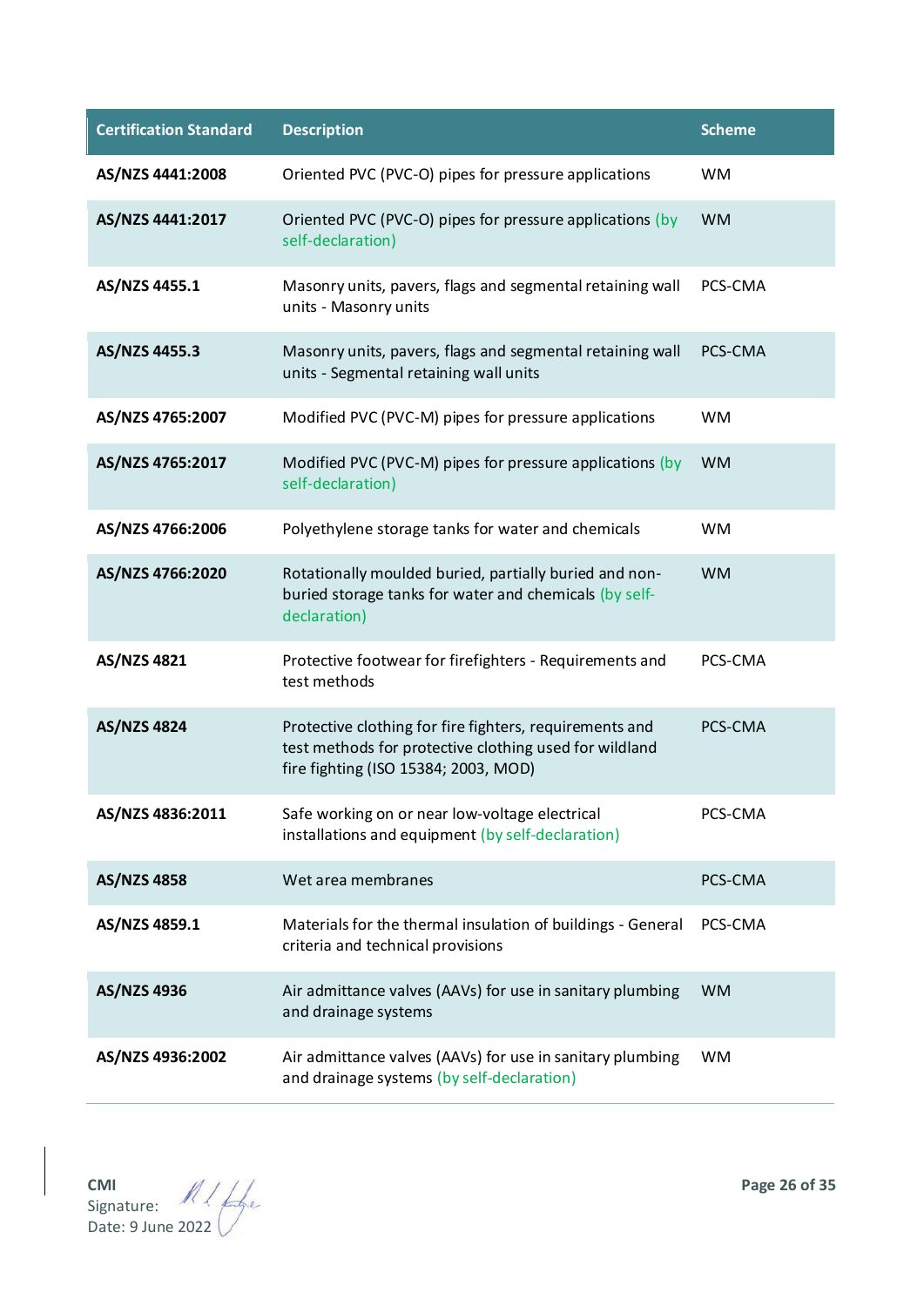| <b>Certification Standard</b> | <b>Description</b>                                                                                                                                       | <b>Scheme</b> |
|-------------------------------|----------------------------------------------------------------------------------------------------------------------------------------------------------|---------------|
| AS/NZS 4967                   | Protective clothing for firefighters - Requirements and<br>test methods for protective clothing used for structural<br>firefighting                      | PCS-CMA       |
| AS/NZS 4999:2006              | PVC-U maintenance shafts (by self-declaration)                                                                                                           | <b>WM</b>     |
| AS/NZS 5065:2005              | Polythene and polypropylene pipes and fittings for<br>drainage and sewerage applications                                                                 | <b>WM</b>     |
| AS/NZS 61386.21:2015          | Conduit systems for cable management Particular<br>requirements - Pliable conduit systems                                                                | PCS-CMA       |
| AS/NZS 7671:2010              | Plastics piping systems for soil and waste discharge (low<br>and high temperature) inside buildings - Polypropylene<br>(PP) (by self-declaration)        | <b>WM</b>     |
| AS/NZS IEC 60903:2020         | Live working - Electrical insulating gloves (by self-<br>declaration)                                                                                    | PCS-CMA       |
| ATS 5200.007                  | Technical Specification for plumbing and drainage<br>products Part 007: Water hammer arrestors                                                           | <b>WM</b>     |
| ATS 5200.012:2005             | Technical Specification for plumbing and drainage<br>products Part 012: Control/isolating valves                                                         | <b>WM</b>     |
| ATS 5200.016                  | Technical Specification for plumbing and drainage<br>products Part 016: Cistern inlet valves                                                             | <b>WM</b>     |
| ATS 5200.017                  | Technical Specification for plumbing and drainage<br>products Part 017: Cistern outlet valves                                                            | <b>WM</b>     |
| ATS 5200.020                  | Technical Specification for plumbing and drainage<br>products Part 020: Flushing valves for water closets and<br>urinals - For use with mains supply     | <b>WM</b>     |
| ATS 5200.021                  | Technical Specification for plumbing and drainage<br>products Part 021: Flushing valves for water closets and<br>urinals - or use with break tank supply | <b>WM</b>     |
| ATS 5200.030                  | Technical Specification for plumbing and drainage<br>products Part 030: Solenoid valves                                                                  | <b>WM</b>     |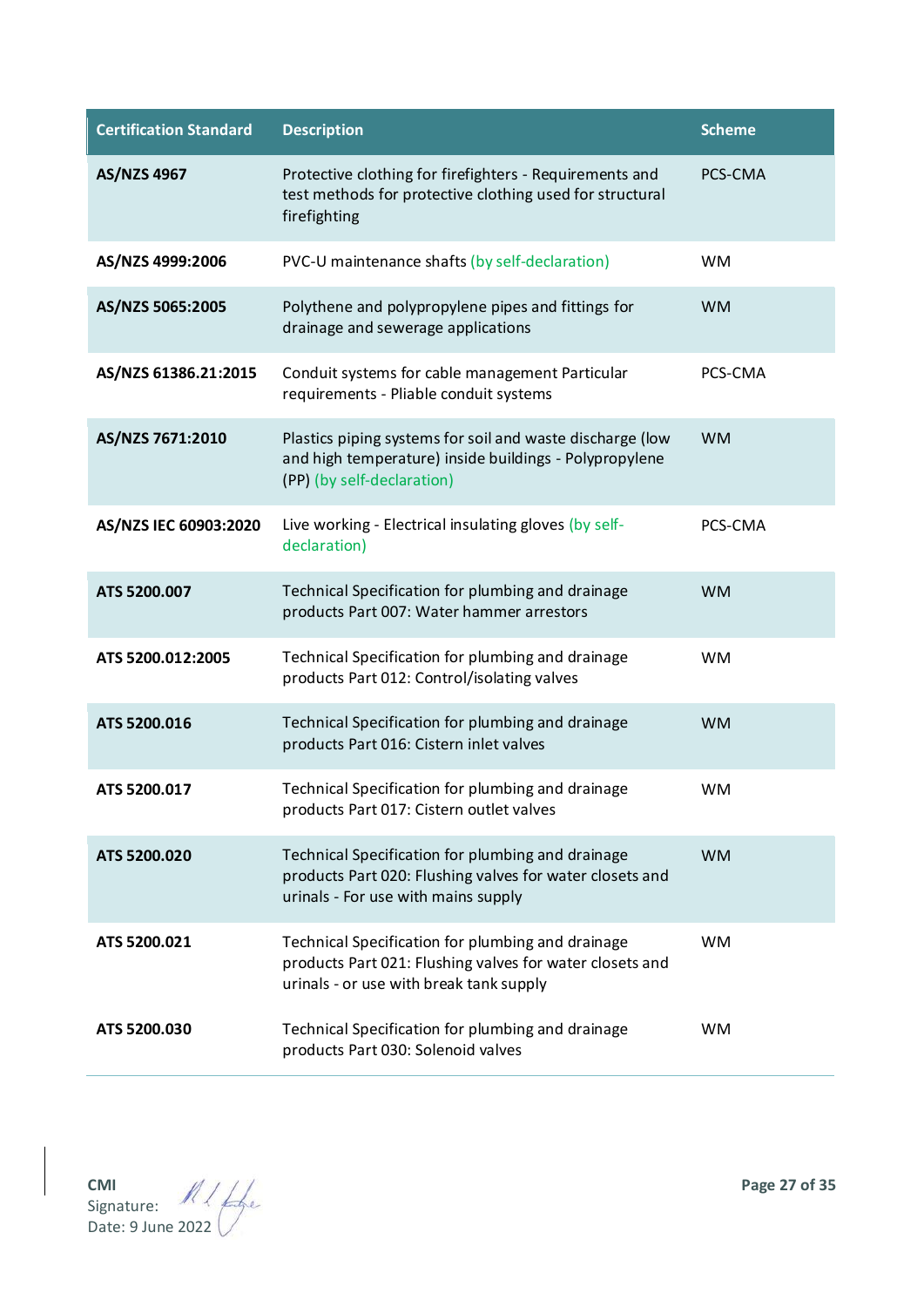| <b>Certification Standard</b> | <b>Description</b>                                                                                                                                                                                                                                                         | <b>Scheme</b> |
|-------------------------------|----------------------------------------------------------------------------------------------------------------------------------------------------------------------------------------------------------------------------------------------------------------------------|---------------|
| ATS 5200.037.2                | Technical Specification for plumbing and drainage<br>products - Flow controllers - For use in heated or cold<br>water plumbing systems                                                                                                                                     | <b>WM</b>     |
| ATS 5200.053                  | Technical specifications for plumbing and rainage<br>products - Stainless steel pipes and tubes                                                                                                                                                                            | <b>WM</b>     |
| ATS 5200.105                  | Technical Specification for plumbing and drainage<br>products Part 105: Appliances - Beverage dispensers and<br>icemakers                                                                                                                                                  | <b>WM</b>     |
| ATS 5200.458                  | Technical Specification for plumbing and drainage<br>products Part 458: Universal transition fitting                                                                                                                                                                       | <b>WM</b>     |
| ATS 5200.461                  | Technical Specification for plumbing and drainage<br>products Part 461: Stainless steel tubes and mechanical<br>compression fittings for pressure applications                                                                                                             | <b>WM</b>     |
| ATS 5200.462                  | Technical Specification for plumbing and drainage<br>products Part 462: Rainwater tank connection valve                                                                                                                                                                    | <b>WM</b>     |
| ATS 5200.471                  | Technical specification for plumbing and drainage<br>products - Stainless steel tubes and mechanical<br>compression fittings for pressure applications -<br>Alternative systems                                                                                            | <b>WM</b>     |
| <b>BS 3193</b>                | Glass for domestic appliances                                                                                                                                                                                                                                              | PCS-CMA       |
| <b>BS EN 877:2021</b>         | Cast iron pipe systems and their components for the<br>evacuation of water from works. characteristics and test<br>methods (by self-declaration)                                                                                                                           | <b>WM</b>     |
| <b>BS EN 1057</b>             | Copper and copper alloys. Seamless, round copper tubes<br>for water and gas in sanitary and heating applications                                                                                                                                                           | PCS-CMA       |
| EN 13598-1                    | Plastics Piping Systems For Non-Pressure Underground<br>Drainage And Sewerage - Unplasticized Poly(Vinyl<br>Chloride) (Pvc-U), Polypropylene (Pp) And Polyethylene<br>(Pe) - Part 1: Specifications For Ancillary Fittings Including<br><b>Shallow Inspection Chambers</b> | <b>WM</b>     |
| <b>EN 295</b>                 | Vitrified clay pipes and fittings and pipe joints for drains<br>and sewers (all parts)                                                                                                                                                                                     | <b>WM</b>     |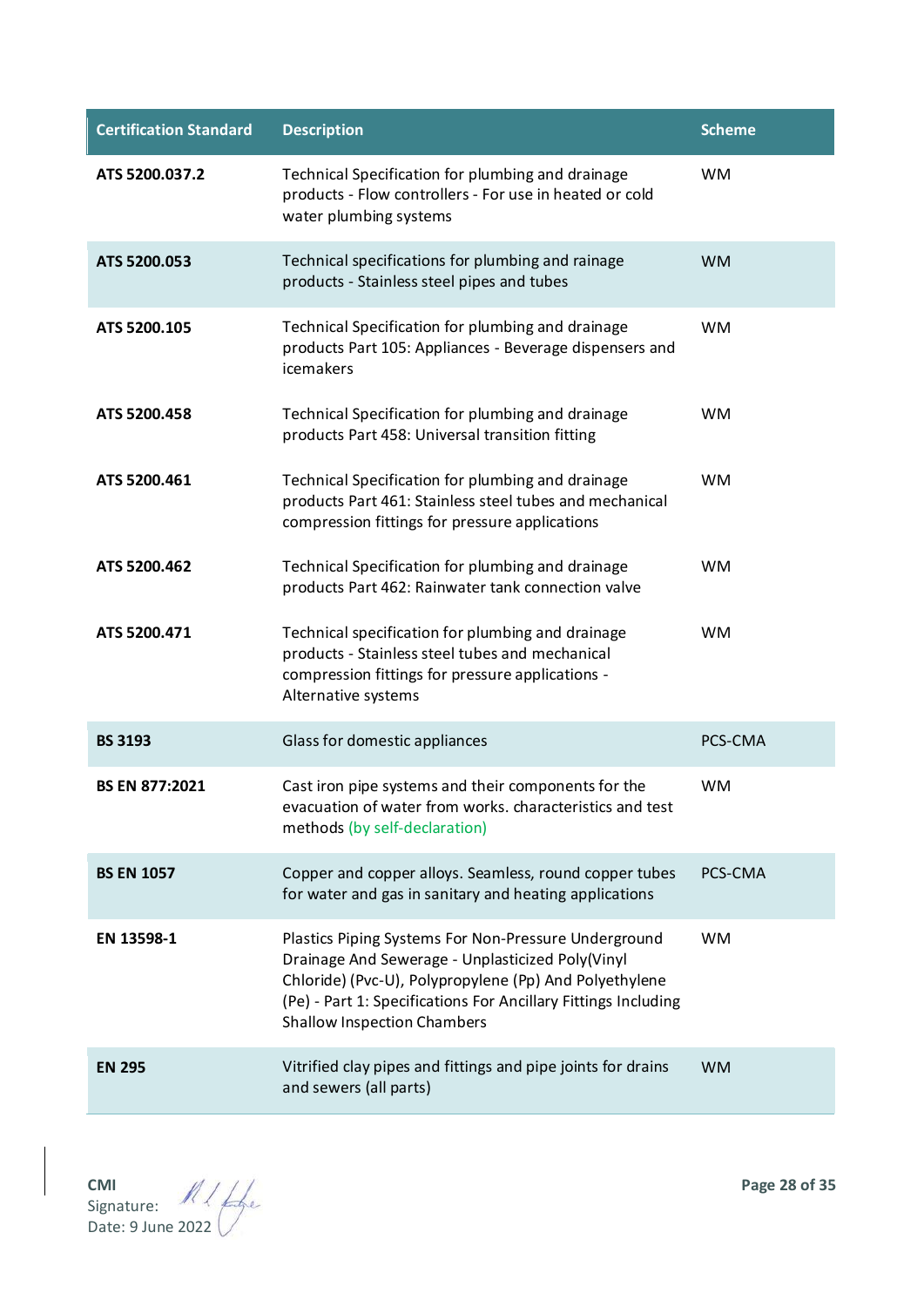| <b>Certification Standard</b> | <b>Description</b>                                                                                                                                                  | <b>Scheme</b> |
|-------------------------------|---------------------------------------------------------------------------------------------------------------------------------------------------------------------|---------------|
| <b>EN 356</b>                 | Glass In Building - Security Glazing - Testing And<br>Classification Of Resistance Against Manual Attack                                                            | PCS-CMA       |
| <b>EN 877</b>                 | Cast iron pipes and fittings, their joints and accessories<br>for the evacuation of water from buildings -<br>Requirements, test methods and quality assurance      | <b>WM</b>     |
| ISO 7682:2003                 | Plastics piping systems for soil and waste discharge (low<br>and high temperature) inside buildings Acrylonitrile-<br>butadiene-styrene (ABS) (by self-declaration) | <b>WM</b>     |
| ISO 15874-1:2013              | Plastics piping systems for hot and cold water<br>installations Polypropylene (PP) Part 1: General (by self-<br>declaration)                                        | <b>WM</b>     |
| ISO 15874-2:2013              | Plastics piping systems for hot and cold water<br>installations Polypropylene (PP) Part 2: Pipes (by self-<br>declaration)                                          | <b>WM</b>     |
| ISO 15874-3:2013              | Plastics piping systems for hot and cold water<br>installations Polypropylene (PP) Part 3: Fittings (by self-<br>declaration)                                       | <b>WM</b>     |
| ISO 16073                     | Wildland firefighting personal protective equipment -<br>Requirements and test methods                                                                              | PCS-CMA       |
| SA TS 100:2018                | Vacuum WC pans, vacuum urinals and interface valves<br>intended for use with vacuum drainage systems and<br>designs (by self-declaration)                           | <b>WM</b>     |
| <b>WMTS 004</b>               | <b>Urinal Flushing Cisterns</b>                                                                                                                                     | <b>WM</b>     |
| <b>WMTS 006</b>               | WMTS 006-2014 : WaterMark Technical Specification -<br>Reflux valves -Sewerage                                                                                      | <b>WM</b>     |
| <b>WMTS 006:2014</b>          | WaterMark Technical Specification - Reflux valves -<br>Sewerage                                                                                                     | <b>WM</b>     |
| <b>WMTS 012</b>               | In-line valves for use in plumbing water supply systems -<br>Miscellaneous types metallic and non-metallic                                                          | <b>WM</b>     |
| <b>WMTS 012:2018</b>          | In-line valves for use in plumbing water supply systems -<br>Miscellaneous types metallic and non-metallic                                                          | <b>WM</b>     |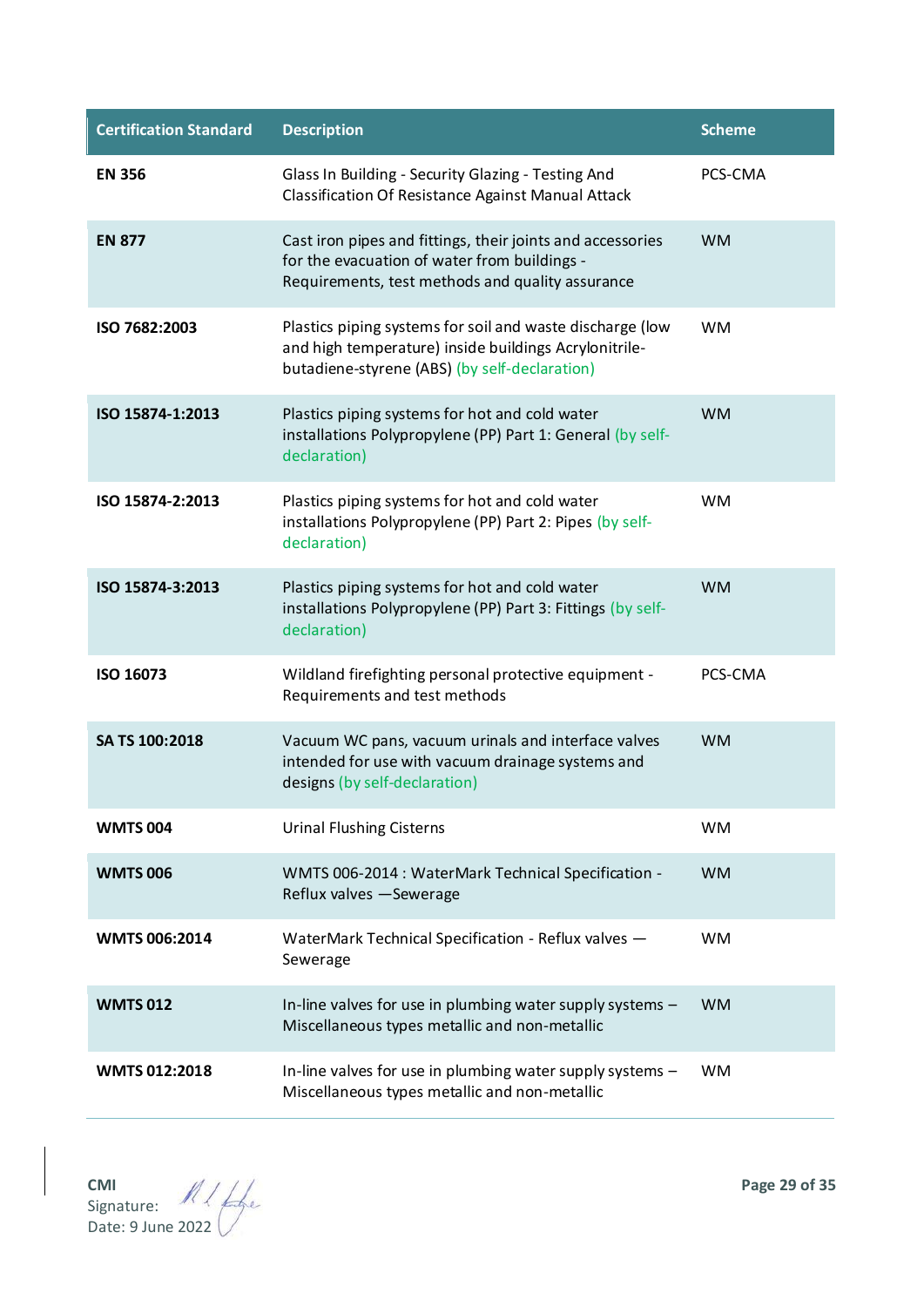| <b>Certification Standard</b> | <b>Description</b>                                                                            | <b>Scheme</b> |
|-------------------------------|-----------------------------------------------------------------------------------------------|---------------|
| <b>WMTS 014</b>               | Jointing materials                                                                            | <b>WM</b>     |
| <b>WMTS 014:2016</b>          | Jointing materials                                                                            | <b>WM</b>     |
| <b>WMTS 016</b>               | Cistern inlet valves                                                                          | <b>WM</b>     |
| <b>WMTS 017</b>               | Cistern outlet valves                                                                         | <b>WM</b>     |
| <b>WMTS 020</b>               | Flushing valves for water closets and urinals - For use<br>with mains supply                  | <b>WM</b>     |
| <b>WMTS 021</b>               | Flushing valves for water closets and urinals - For use<br>with break tank supply             | <b>WM</b>     |
| WMST 026:2016                 | Cold water storage                                                                            | <b>WM</b>     |
| <b>WMTS 028</b>               | Commercial food waste disposal unit                                                           | <b>WM</b>     |
| <b>WMTS 028:2018</b>          | Commercial food waste disposal unit                                                           | <b>WM</b>     |
| <b>WMTS 030</b>               | Solenoid valves                                                                               | <b>WM</b>     |
| <b>WMTS 030:2016</b>          | Solenoid valves                                                                               | <b>WM</b>     |
| <b>WMTS 033</b>               | Spraying apparatus/dispensing units with the option of<br>chemical additions - Hose connected | <b>WM</b>     |
| <b>WMTS 033:2016</b>          | Spraying apparatus/dispensing units with the option of<br>chemical additions - Hose connected | <b>WM</b>     |
| <b>WMTS 037.1</b>             | Flow controllers - For controlling flows in cold or heated<br>water systems                   | <b>WM</b>     |
| WMTS 037.1:2016               | Flow controllers - For controlling flows in cold or heated<br>water systems                   | <b>WM</b>     |
| <b>WMTS 040</b>               | Waste pipe connection outlets and gratings, separate or<br>integral                           | <b>WM</b>     |
| <b>WMTS 040:2021</b>          | Waste pipe connection outlets and gratings, separate or<br>integral                           | <b>WM</b>     |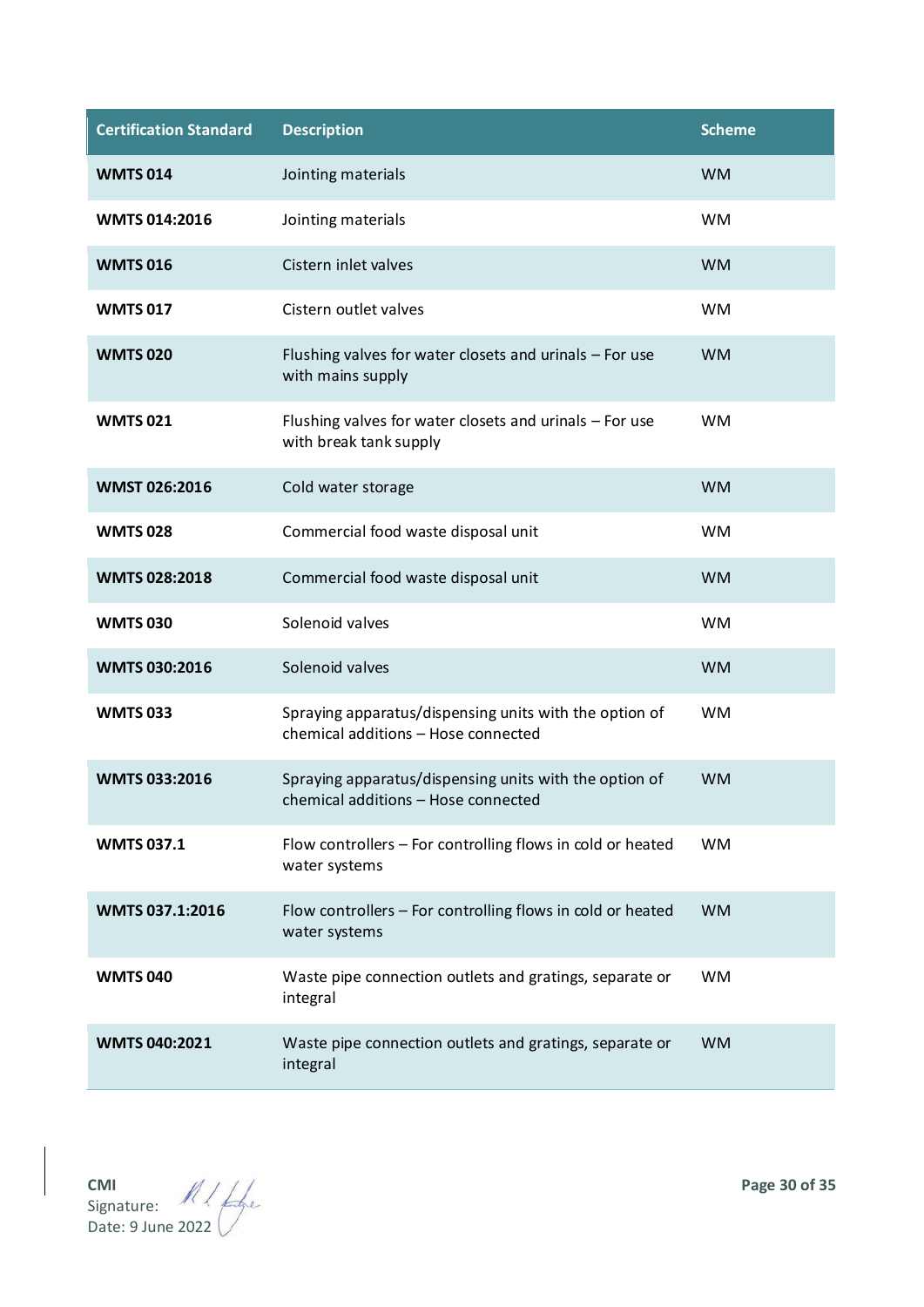| <b>Certification Standard</b> | <b>Description</b>                                                                                        | <b>Scheme</b> |
|-------------------------------|-----------------------------------------------------------------------------------------------------------|---------------|
| <b>WMTS 040:2022</b>          | Waste pipe connection outlets and gratings, separate or<br>integral (by self-declaration)                 | <b>WM</b>     |
| <b>WMTS 042</b>               | Roll-grooved jointing systems                                                                             | <b>WM</b>     |
| <b>WMTS 046</b>               | Diversion systems - Wash down and first flush                                                             | <b>WM</b>     |
| <b>WMTS 046:2016</b>          | Diversion systems - Wash down and first flush                                                             | <b>WM</b>     |
| <b>WMTS 047</b>               | Self-sealing devices                                                                                      | <b>WM</b>     |
| <b>WMTS 047:2016</b>          | Self-sealing devices                                                                                      | <b>WM</b>     |
| <b>WMTS 050</b>               | Prefabricated bathroom modules                                                                            | <b>WM</b>     |
| <b>WMTS 050:2018</b>          | Prefabricated bathroom modules                                                                            | <b>WM</b>     |
| <b>WMTS 051</b>               | <b>Bidet douche seats</b>                                                                                 | <b>WM</b>     |
| <b>WMTS 051:2021</b>          | <b>Bidet douche seats</b>                                                                                 | <b>WM</b>     |
| <b>WMTS 052</b>               | Metallic-bodied inlet pressure control valves greater than<br><b>DN 50</b>                                | <b>WM</b>     |
| <b>WMTS 052:2016</b>          | Metallic-bodied inlet pressure control valves greater than<br><b>DN 50</b>                                | <b>WM</b>     |
| <b>WMTS 055:2016</b>          | Plastic fittings - Connectors with flexible intermediate<br>joints for drainage and sewerage applications | <b>WM</b>     |
| <b>WMTS 101</b>               | Appliances (low hazard rating)                                                                            | <b>WM</b>     |
| <b>WMTS 101:2018</b>          | Appliances (low hazard rating)                                                                            | <b>WM</b>     |
| <b>WMTS 101:2021</b>          | Appliances (low hazard rating)                                                                            | <b>WM</b>     |
| <b>WMTS 103</b>               | Water treatment systems (other than those specified in<br>AS/NZS 3497)                                    | <b>WM</b>     |
| <b>WMTS 103:2016</b>          | Water treatment systems (other than those specified in<br>AS/NZS 3497)                                    | <b>WM</b>     |
| <b>WMTS 104</b>               | Appliances (miscellaneous)                                                                                | <b>WM</b>     |

**CMI Page 31 of 35** Signature: Date: 9 June 2022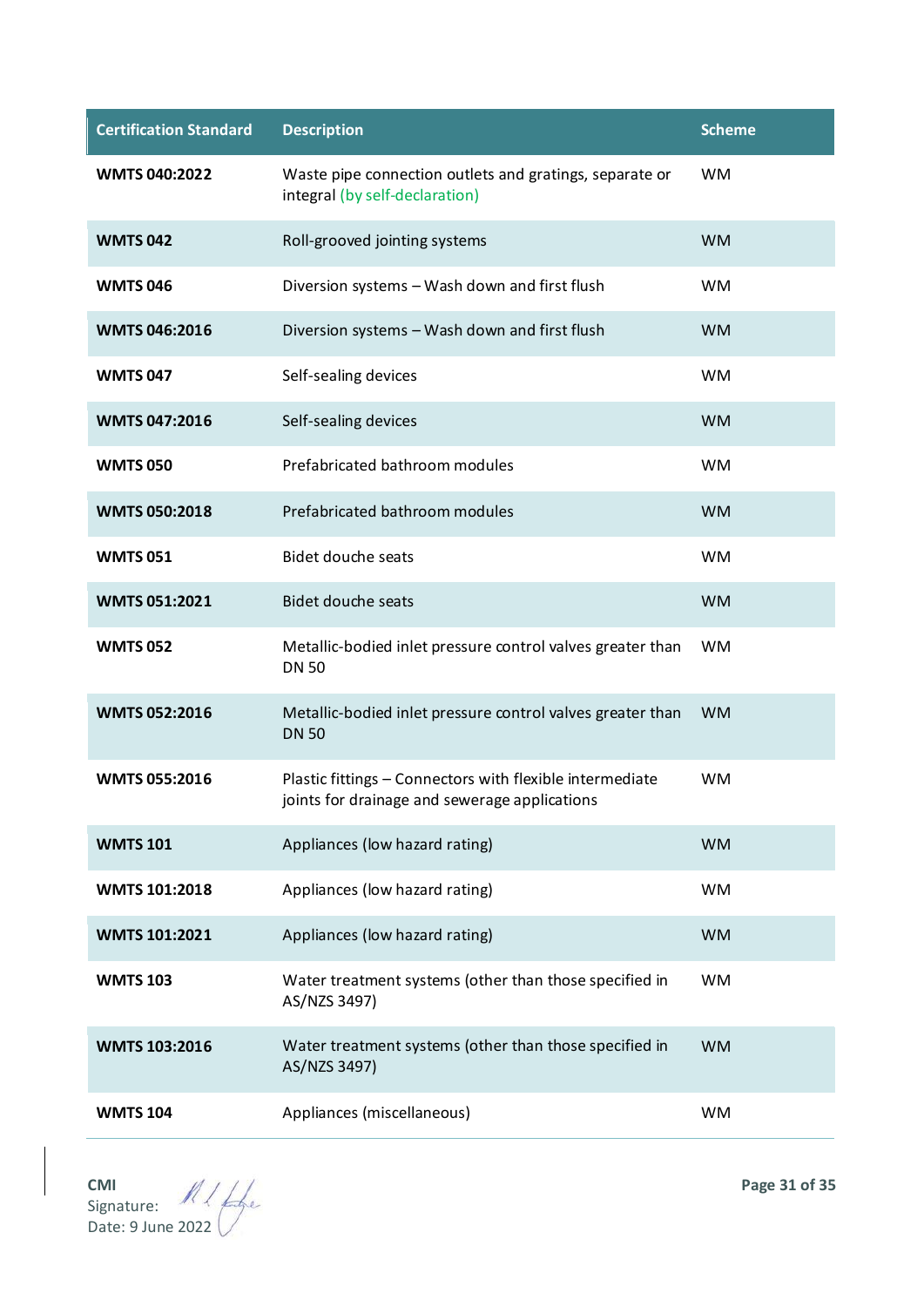| <b>Certification Standard</b> | <b>Description</b>                                    | <b>Scheme</b> |
|-------------------------------|-------------------------------------------------------|---------------|
| <b>WMTS 104:2018</b>          | Appliances (miscellaneous)                            | <b>WM</b>     |
| <b>WMTS 105</b>               | Appliances - Beverage dispensers and icemakers        | <b>WM</b>     |
| <b>WMTS 105:2016</b>          | Appliances - Beverage dispensers and icemakers        | <b>WM</b>     |
| <b>WMTS 106:2019</b>          | Small bore pumping units                              | <b>WM</b>     |
| <b>WMTS420</b>                | Trap-priming valves                                   | <b>WM</b>     |
| <b>WMTS 420:2016</b>          | Trap-priming valves                                   | <b>WM</b>     |
| <b>WMTS 425:2016</b>          | Water closet suite with integral odour control device | <b>WM</b>     |
| <b>WMTS 453</b>               | Heated water systems - Thermostatic circulation valve | <b>WM</b>     |
| <b>WMTS 453:2016</b>          | Heated water systems - Thermostatic circulation valve | <b>WM</b>     |
| <b>WMTS 459</b>               | Waterless urinals - Wall hung                         | <b>WM</b>     |
| <b>WMTS 459:2018</b>          | Waterless urinals - Wall hung                         | <b>WM</b>     |
| <b>WMTS 460</b>               | Grey water diversion device (GWDD)                    | <b>WM</b>     |
| <b>WMTS 460:2016</b>          | Grey water diversion device (GWDD)                    | <b>WM</b>     |
| <b>WMTS 463</b>               | Pressure attenuator                                   | <b>WM</b>     |
| <b>WMTS 463:2015</b>          | Pressure attenuator                                   | <b>WM</b>     |
| <b>WMTS 464</b>               | Hot water manual or sensor-activated pumping systems  | <b>WM</b>     |
| <b>WMTS 464:2016</b>          | Hot water manual or sensor-activated pumping systems  | <b>WM</b>     |
| <b>WMTS466</b>                | Rainwater tank connection devices                     | <b>WM</b>     |
| <b>WMTS 466:2016</b>          | Rainwater tank connection devices                     | <b>WM</b>     |
| <b>WMTS 467</b>               | Rainwater tank connection valve                       | <b>WM</b>     |
| <b>WMTS 467:2016</b>          | Rainwater tank connection valve                       | <b>WM</b>     |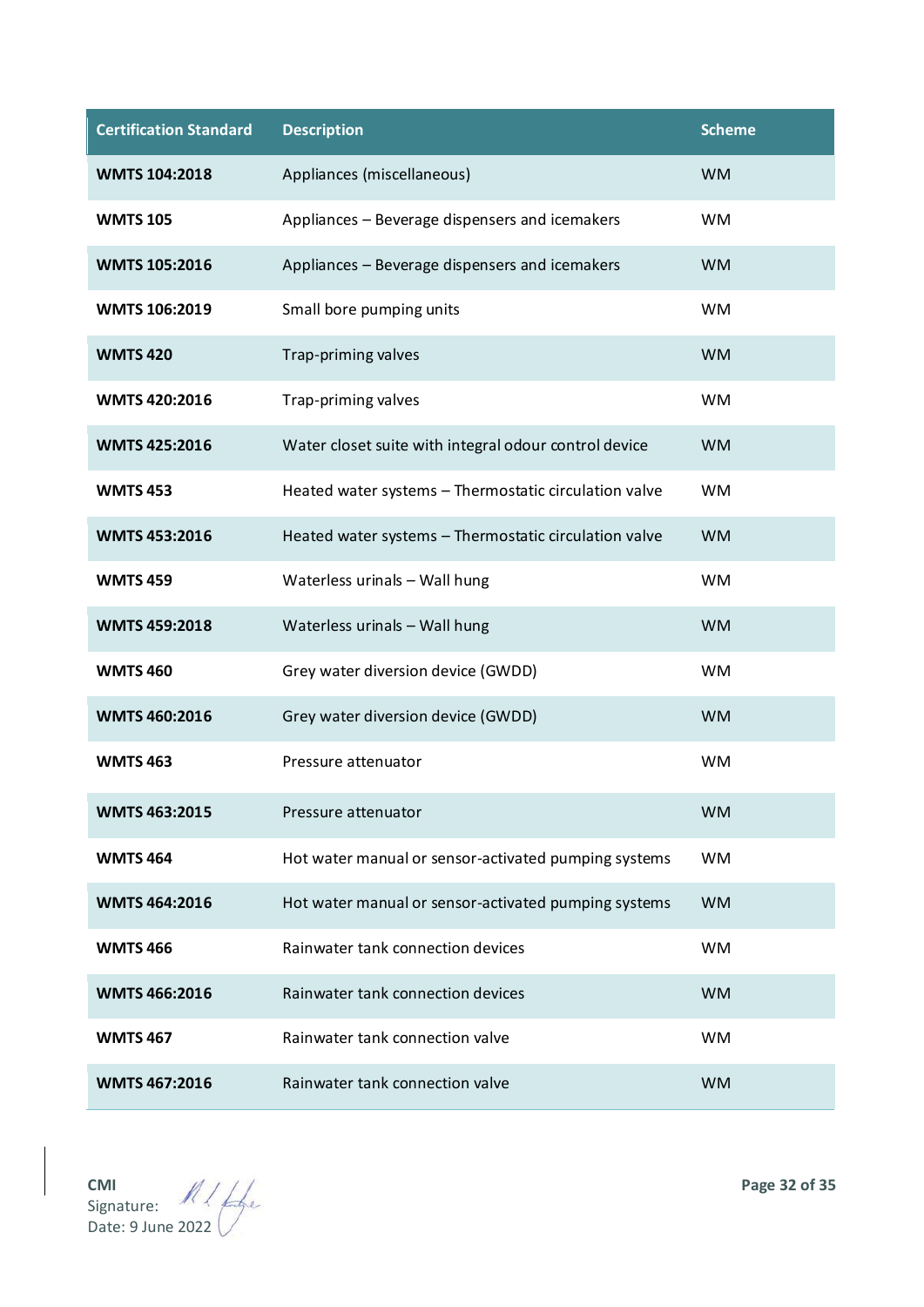| <b>Certification Standard</b> | <b>Description</b>                                                                                                          | <b>Scheme</b>   |
|-------------------------------|-----------------------------------------------------------------------------------------------------------------------------|-----------------|
| <b>WMTS468</b>                | Hot water systems - Recirculation valves                                                                                    | <b>WM</b>       |
| <b>WMTS 468:2019</b>          | Hot water systems - Recirculation valves                                                                                    | <b>WM</b>       |
| <b>WMTS469</b>                | Waterless or limited flush urinals - With an integral<br>sealing device                                                     | <b>WM</b>       |
| <b>WMTS 469:2018</b>          | Waterless or limited flush urinals - With an integral<br>sealing device                                                     | <b>WM</b>       |
| <b>WMTS 469:2022</b>          | Waterless or limited flush urinals - With an integral<br>sealing device (by self-declaration)                               | <b>WM</b>       |
| <b>WMTS 472</b>               | Heated water system recirculation device                                                                                    | WM <sub>2</sub> |
| <b>WMTS 472:2016</b>          | Heated water system recirculation device                                                                                    | WM <sub>2</sub> |
| <b>WMTS 473:2016</b>          | Stainless steel/nano-antibiotic PP-R ripe systems for<br>water supply applications                                          | <b>WM</b>       |
| <b>WMTS 475:2016</b>          | Heated water systems - Cold water recovery device                                                                           | <b>WM</b>       |
| <b>WMTS476</b>                | Heated Water Systems - Leak protection device                                                                               | <b>WM</b>       |
| <b>WMTS 476:2016</b>          | Heated Water Systems - Leak protection device                                                                               | <b>WM</b>       |
| <b>WMTS 477</b>               | Rainwater/mains supply changeover devices                                                                                   | <b>WM</b>       |
| <b>WMTS 477:2016</b>          | Rainwater/mains supply changeover devices                                                                                   | <b>WM</b>       |
| <b>WMTS 478</b>               | Cross-linked polyethylene/Aluminium/ Cross-linked<br>polyethylene macro-composite pipe systems for pressure<br>applications | <b>WM</b>       |
| <b>WMTS 479</b>               | Flood stop safety valve                                                                                                     | <b>WM</b>       |
| <b>WMTS 479:2020</b>          | Flood stop safety valve                                                                                                     | <b>WM</b>       |
| <b>WMTS481</b>                | Thermal switching valves                                                                                                    | <b>WM</b>       |
| <b>WMTS 481:2016</b>          | Thermal switching valves                                                                                                    | <b>WM</b>       |
| <b>WMTS 482:2016</b>          | Soil waste dump fitting                                                                                                     | <b>WM</b>       |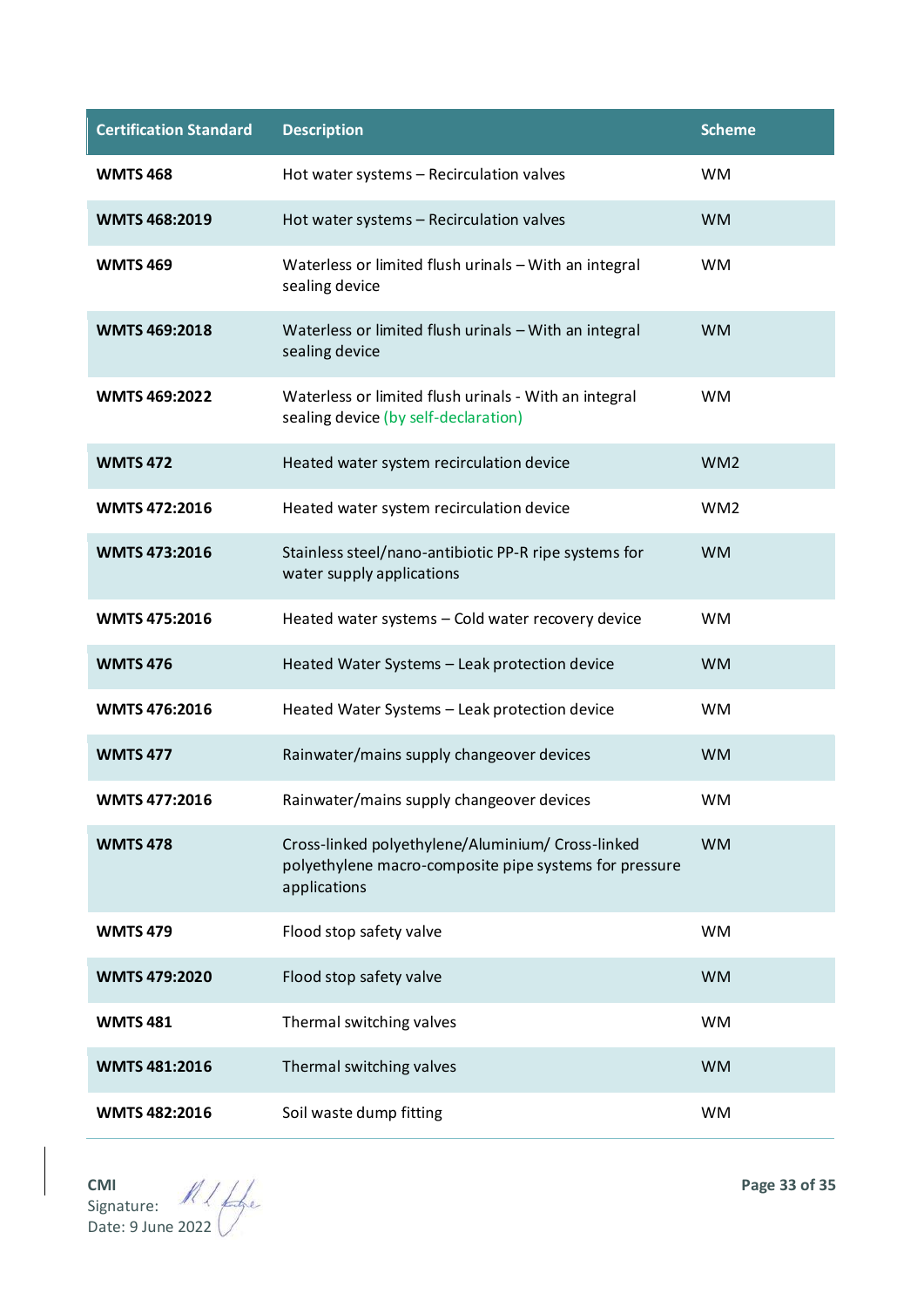| <b>Certification Standard</b> | <b>Description</b>                                                                                 | <b>Scheme</b> |
|-------------------------------|----------------------------------------------------------------------------------------------------|---------------|
| <b>WMTS 483:2017</b>          | Odour control fitter                                                                               | <b>WM</b>     |
| <b>WMTS485</b>                | Pressure compensating tank                                                                         | <b>WM</b>     |
| <b>WMTS 485:2018</b>          | Pressure compensating tank                                                                         | <b>WM</b>     |
| <b>WMTS 489:2016</b>          | Stainless steel flexible assemblies for plumbing<br>applications                                   | <b>WM</b>     |
| <b>WMTS 491:2016</b>          | Aluminium alloy piping system with plastics lining for<br>plumbing water services applications     | <b>WM</b>     |
| <b>WMTS 498:2014</b>          | Plastic fittings - Overflow relief waste outlet with integral<br>cap-stopper                       | <b>WM</b>     |
| <b>WMTS 499:2016</b>          | Inline sewer dosing unit (SDU)                                                                     | <b>WM</b>     |
| <b>WMTS 501:2016</b>          | Anti-infiltration overflow-relief device                                                           | <b>WM</b>     |
| <b>WMTS 504:2013</b>          | Sanitary waste flushing and dosing system                                                          | <b>WM</b>     |
| <b>WMTS 507:2014</b>          | Acrylonitrile Butadiene Styrene piping system with<br>stainless steel lining                       | <b>WM</b>     |
| <b>WMTS 508:2013</b>          | Plastic piping systems for soil and waste discharge - with<br>noise reduction characteristics      | <b>WM</b>     |
| WMTS-509:2018                 | Polypropylene and Polyethylene Access Chambers and<br>Maintenance Shafts for Plumbing and Drainage | <b>WM</b>     |
| <b>WMTS 511:2014</b>          | Epoxy barrier coating system for use in water supply<br>applications                               | <b>WM</b>     |
| <b>WMTS 516:2014</b>          | Water closet pan and flushing device with included<br>macerating and lifting plant                 | <b>WM</b>     |
| <b>WMTS 517:2016</b>          | <b>Offset Pan Connectors</b>                                                                       | <b>WM</b>     |
| <b>WMTS 518:2017</b>          | Rehabilitation of existing Non Pressure Pipelines by the<br>use of Cured In Place Pipe (CIPP)      | <b>WM</b>     |
| <b>WMTS 519:2016</b>          | <b>Plastic Bodied Flexible Coupling</b>                                                            | <b>WM</b>     |